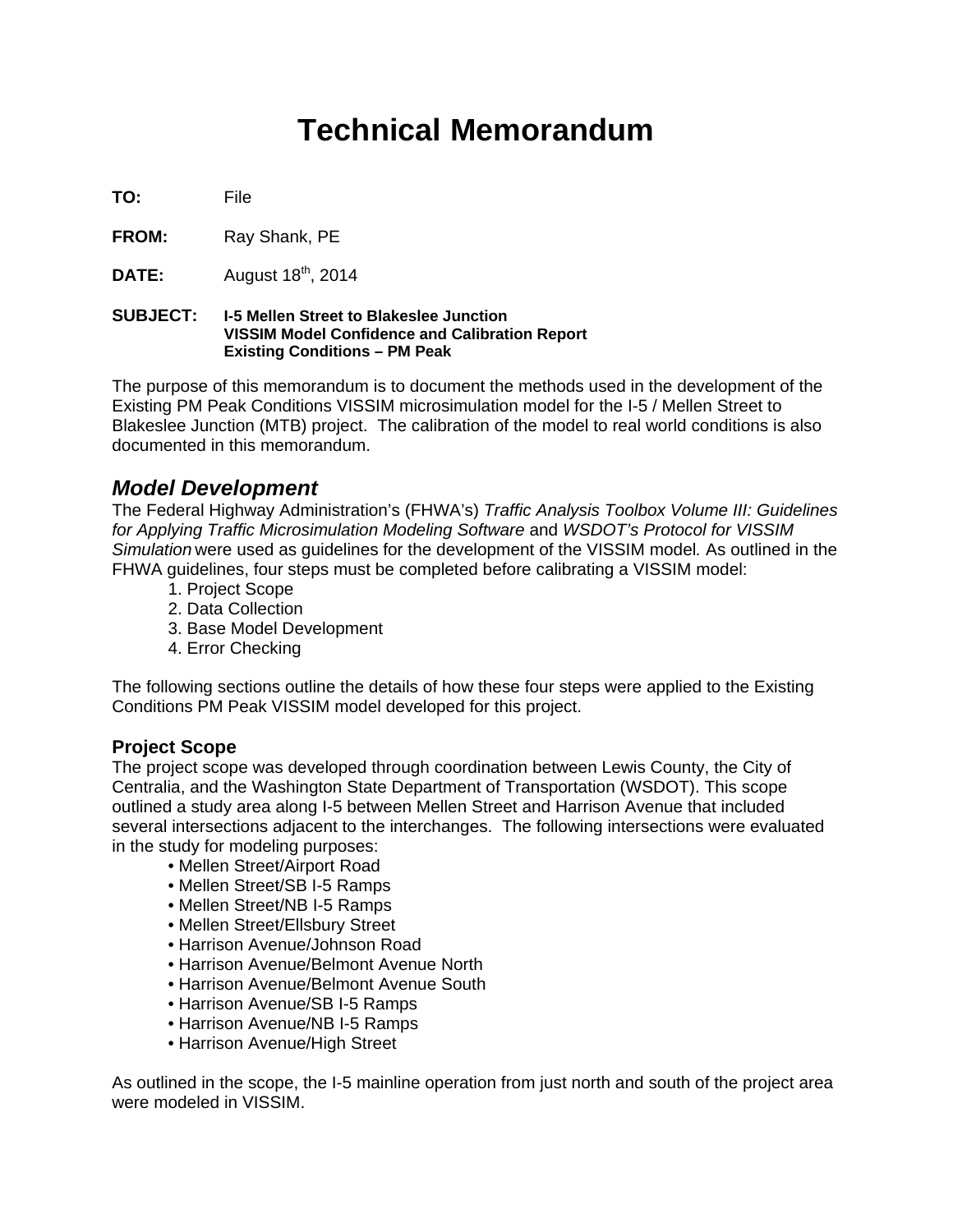#### **Data Collection**

The second step in the development of a VISSIM model is the data collection process. The data required between different simulation tools and projects varies. For the development of this VISSIM model, vehicle turn movement counts, posted speeds, roadway geometry, and signal timing data were collected. Travel time data was also collected along I-5, Mellen Street and Harrison Avenue for calibration purposes.

#### **Base Model Development**

The next step in the development of a VISSIM model is building the base model that will be used for calibration and development of subsequent scenarios and future alternatives. The base model development for this project began with coding in geometry (number of lanes, link behavior type, and link lengths) over an aerial of the study area. The freeway was coded with VISSIM's default "freeway" link behavior type and the local street network was coded with VISSIM's default "urban" link behavior type.

Once the geometric network was created, desired speeds were coded into the network. The desired speeds were based on the travel time study performed in the field and the desired speed distributions were coded as plus and minus four miles per hour from the posted speed along the freeway. For the arterials, speed distributions were coded as plus and minus 2.5 miles per hour. An additional speed parameter that was coded into the network was the reduced speed turning zones for turns. The reduced speed zones were coded with a desired speed distribution of plus or minus 1.5 miles per hour from 9 miles per hour for right turns and 15 miles per hour for left turns (consistent with Synchro). Trucks were assumed to have a slightly slower speed than that of cars.

The next step was coding intersection control. The PM peak hour signal timing data was used in development of the base model. Signal timing, as provided by WSDOT, was coded into the VISSIM model at study intersections using the VISSIM-provided RBC controllers. Detectors at the intersections were coded to just prior to the stop bars. Right turns on red were coded in where allowed in the field using VISSIM's right turn on red feature. Stop signs were coded in at intersections that are stop controlled using the default stop parameters of VISSIM.

Next, conflict points and priority rules were coded into VISSIM. Conflict points were coded in locations where links/connectors cross and have the potential for vehicles to cross paths. The default parameters were maintained in the base model development for conflict points, with the exception of the "avoid blocking" parameter. For locations where a vehicle would be anticipated to enter the conflict point zone and possibly block it, the "avoid blocking" parameter was coded to 0 (allows vehicles to enter zone). Additionally, priority rules were incorporated into the model in some locations where it was determined that a conflict point would not sufficiently replicate the behavior of conflicting vehicles. The priority rule parameters were set to values that are anticipated to properly reflect actual field conditions.

Traffic entering the system (vehicle inputs) was the next item coded into the base model. The vehicle inputs include two parameters: traffic volumes (hourly flow rate) and vehicle compositions. The traffic volumes were based on existing PM peak hour turn movement counts. The vehicle compositions were based the types of vehicles on the road, such as heavy vehicles and passenger vehicles. Truck percentages for the local streets were obtained from historical short traffic counts. Truck percentages along I-5 were based on WSDOT's Transportation Data Office's vehicle classification data.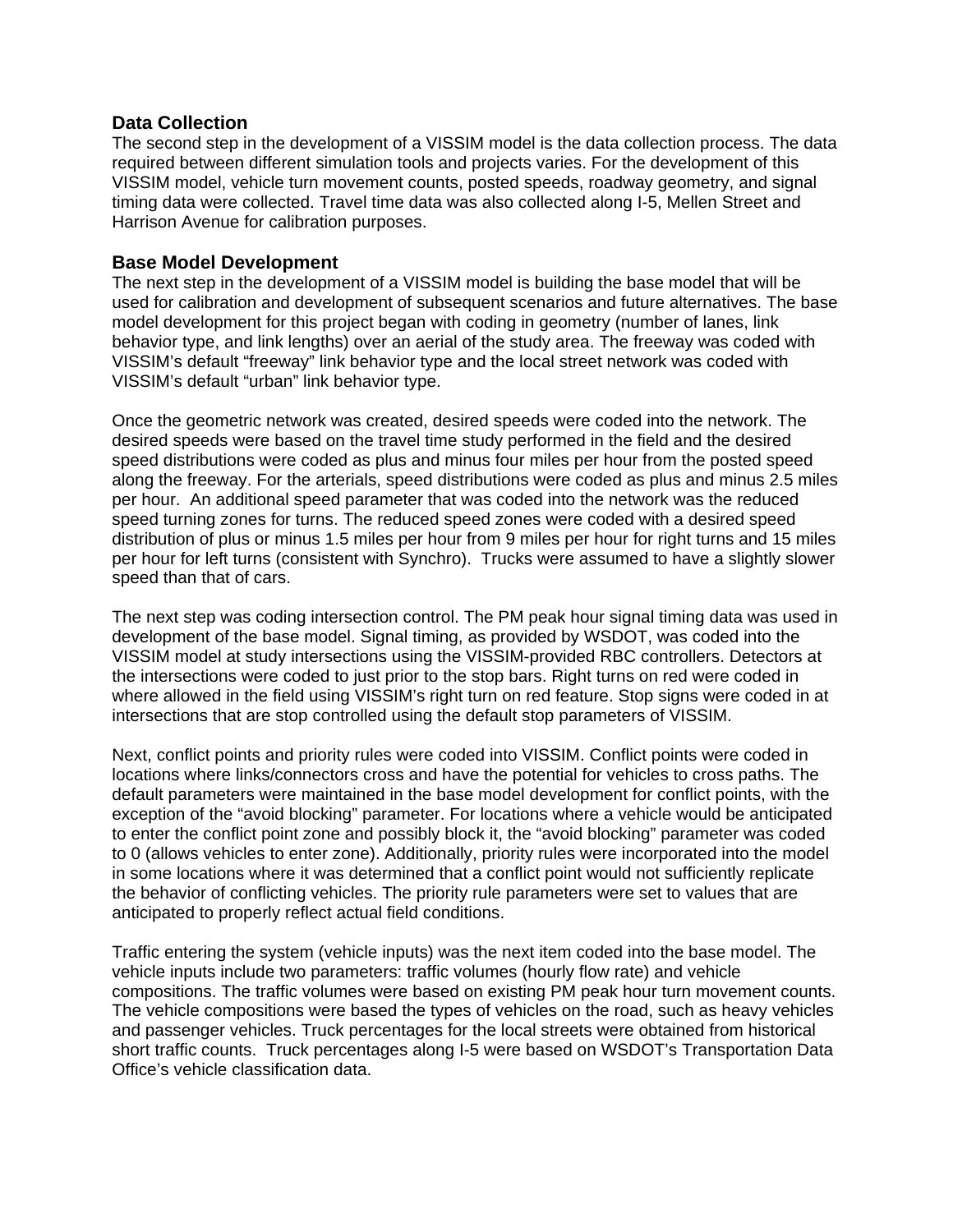For routing traffic through the VISSIM network, VISSIM's static routing feature was used and the volumes coded into the vehicle input portion of the network were based on the PM peak hour turn movement counts. To avoid unrealistic weaving conditions, static routes were combined along the three major corridors in the model: I-5, Harrison Avenue, and Mellen Street. This routing structure improves the vehicular movements in the model to be more characteristic of real world conditions. The routing for cars and trucks were assumed to be similar for modelling purposes.

The final step in developing the base model was to determine the seeding period (initialization period) for the VISSIM models. A VISSIM model starts with zero vehicles on the network, which is not how the peak hour actually begins in the field. Therefore, some time period must be added onto the beginning of the simulation period to allow vehicles to be on the network by the time data collection begins. For this model, a 15 minute seeding time was selected.

Additional details for the base model development can be found in Attachment A.

#### **Error Checking**

The error checking portion of the model development focused on fixing coding errors before the calibration process began. Error checking is a process that includes a review of the coded data and a review of the animation. All coded data (geometry, speeds, signal timing data, and traffic volumes) was reviewed by the model developer and by a quality control reviewer.

The review of the animation was conducted to determine locations where conflict points or priority rules might be missing, where signal timing may not be operating correctly, or any other locations where general coded parameters may have been overlooked. Some parameters in the model were adjusted based on the modeler's judgment to accurately reflect the interactions of vehicles on the network as part of this review. A list of these adjustments is provided in Attachment A.

While a majority of the sample simulation runs did not produce an error file, two runs (random seed 5 and 10) contained errors.

- Run 5 *Simulation time 3432: Vehicle 8382 (on route 5 from routing decision 11) reached the end of link 81 while searching for the next link (10085) of the route.*
- Run 10 *Vehicle input 99 ( link 133 ) could not be finished completely (remain: 4 vehicles).*

These errors are considered minor and rare. They are not anticipated to influence the average results of the model. Electronic copies of these error files are available per request.

### *Confidence*

Given the varying results that inherently exist between microsimulation runs (due to the random seed number), every model is required to evaluate its reported results to ensure that they are representative of the model and not skewed towards a statistical outlier. This is critical since the true average of the model results is unknown.

#### **Initial Sample Size**

To determine the level of confidence in the reported results, an initial sampling of the model outputs is required. The model results are based on a sample of 11 simulation runs, which is recommended by WSDOT as a minimum to reduce the impact that an atypical run will have on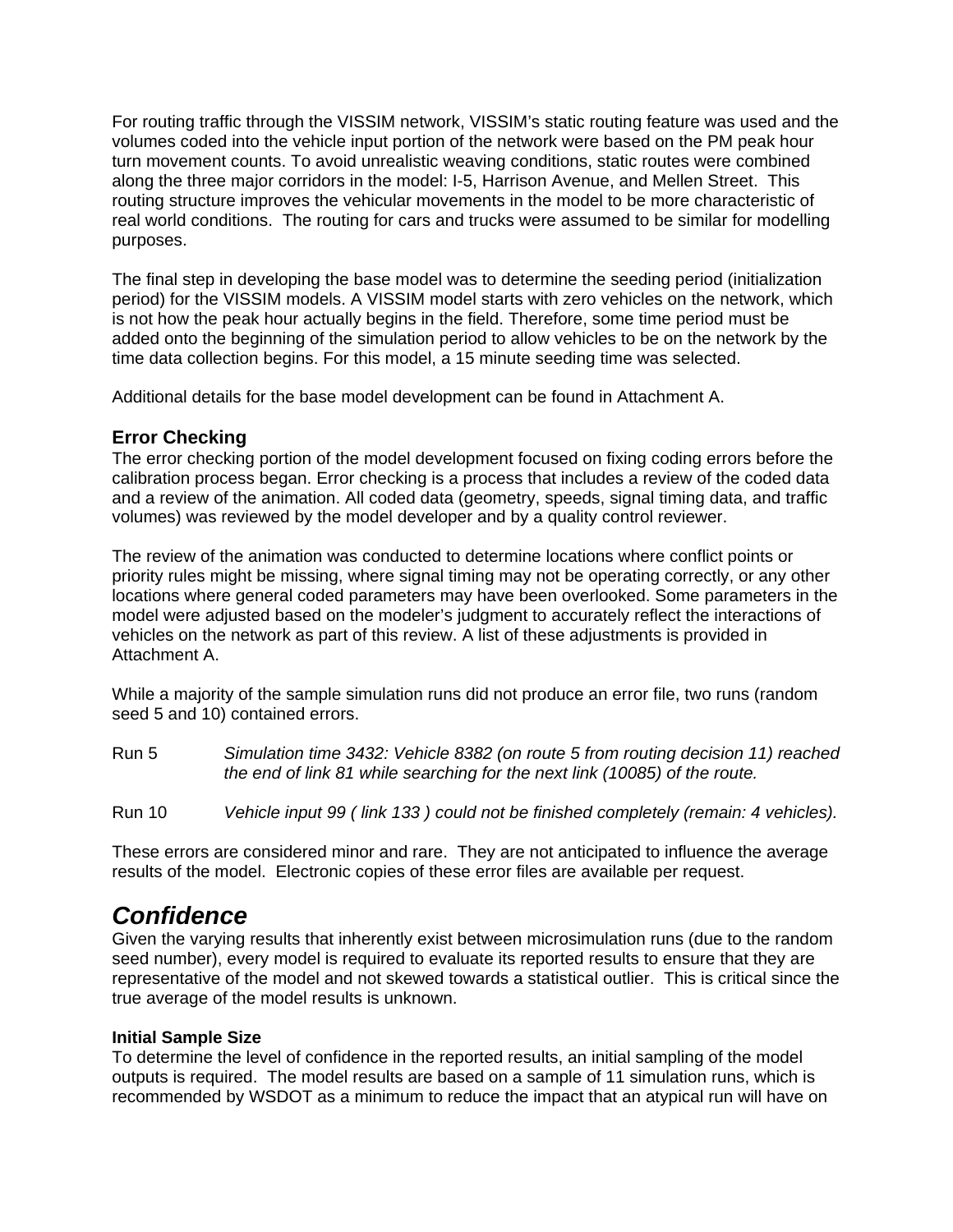the sample average. The random seed numbers used in the initial sampling are as follows: 1, 2, 3, 4, 5, 6, 7, 8, 9, 10, and 11.

#### **Confidence Level**

The confidence level is the probability that the true mean lies within the target confidence interval. A confidence level of 95 percent was selected for this project, which is the typical approach as defined in the Traffic Analysis Toolbox.

#### **Confidence Interval**

The confidence interval is the range of values within which the true mean value may lie. To have confidence that the true mean will lie within the calibration targets (see the calibration section later in the memo), the allowable variation between the model and real world observations were used as the basis for the initial confidence interval.

Traffic throughput volumes and travel times were selected as two measures of effectiveness (MOE) to justify the confidence in the model results. The Confidence Report Template spreadsheets developed by WSDOT were used in the development of the Confidence Interval.

#### **Required Number of Simulation Runs**

In order to ensure that the results reported are representative of the unknown model average, the following formula, outlined in *FHWA's Toolbox*, shall be applied:

$$
N = \left(2 * t_{0.025, N-1} \frac{s}{R}\right)^2
$$

 $R =$  Confidence Interval for the true mean

 $t_{0.025,N-1}$  = Student's t-statistic for two-sided error of 2.5 percent (totals 5 percent) with N-1 degrees of freedom (this is related to a 95% Confidence Level)

s = Standard Deviation about the mean for selected MOE

 $N =$  Number of required simulation runs

The standard deviations for the two MOEs were determined from the preliminary 11 simulation runs.

Based on the number of runs calculation using the sample model results, the preliminary 11 simulation runs are sufficient to obtain the desired confidence level of 95 percent. Detailed calculations are provided in Attachment B.

### *Calibration*

The calibration process involved a review of model parameters and possible adjustments to these parameters to get the model to replicate field conditions. The calibration process collects data outputs from VISSIM (such as traffic volumes and travel time) and compares them to field collected data.

Using engineering judgment, default parameters and geometry were adjusted in the model where necessary to reflect field operating conditions. A list of these adjustments is provided in Attachment A.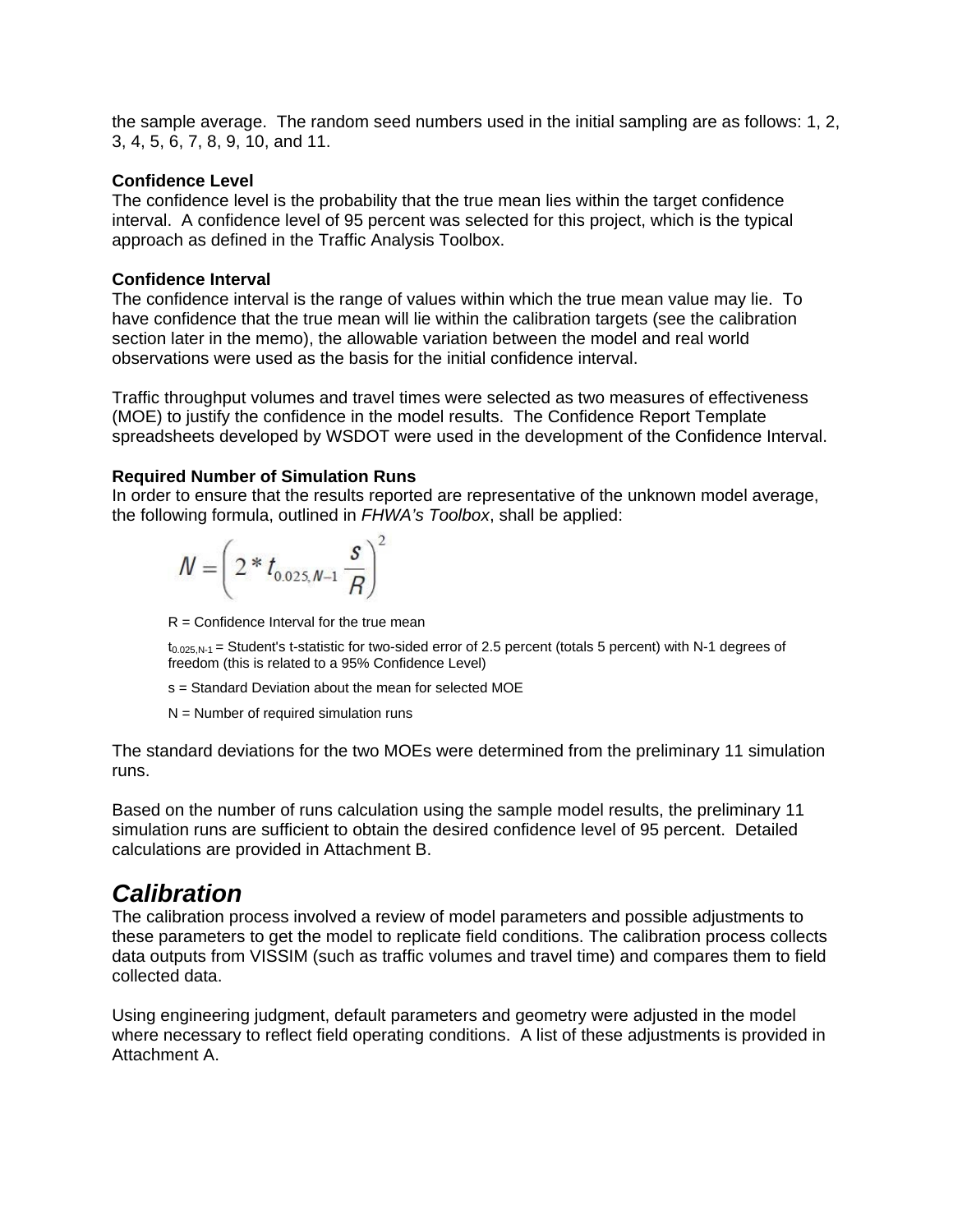#### **Base Model Calibration Results**

An iterative process of making adjustments in the model and comparing the VISSIM data outputs to the field collected data was conducted until calibration targets were met. This section outlines the calibration targets, the results of the calibration process, and provides documentation of the calibrated VISSIM outputs.

To ensure that results representative of the true average of the model were used, confidence tests (outlined earlier in this memo) were performed throughout the iterative calibration process.

One of the calibration targets set was for traffic throughput volumes. As outlined in the *Analysis Methods and Assumptions* document, the model was calibrated to within a GEH of 3 for throughput volumes throughout the study corridor. This included all state facility segments, all entry and exit locations, and all entrance and exit ramp locations within the calibration area. Provided in Table 1 is a comparison of the field volumes to the calibrated VISSIM outputs from the 11 simulation runs. A more detailed throughput volume calibration report is provided in Attachment C.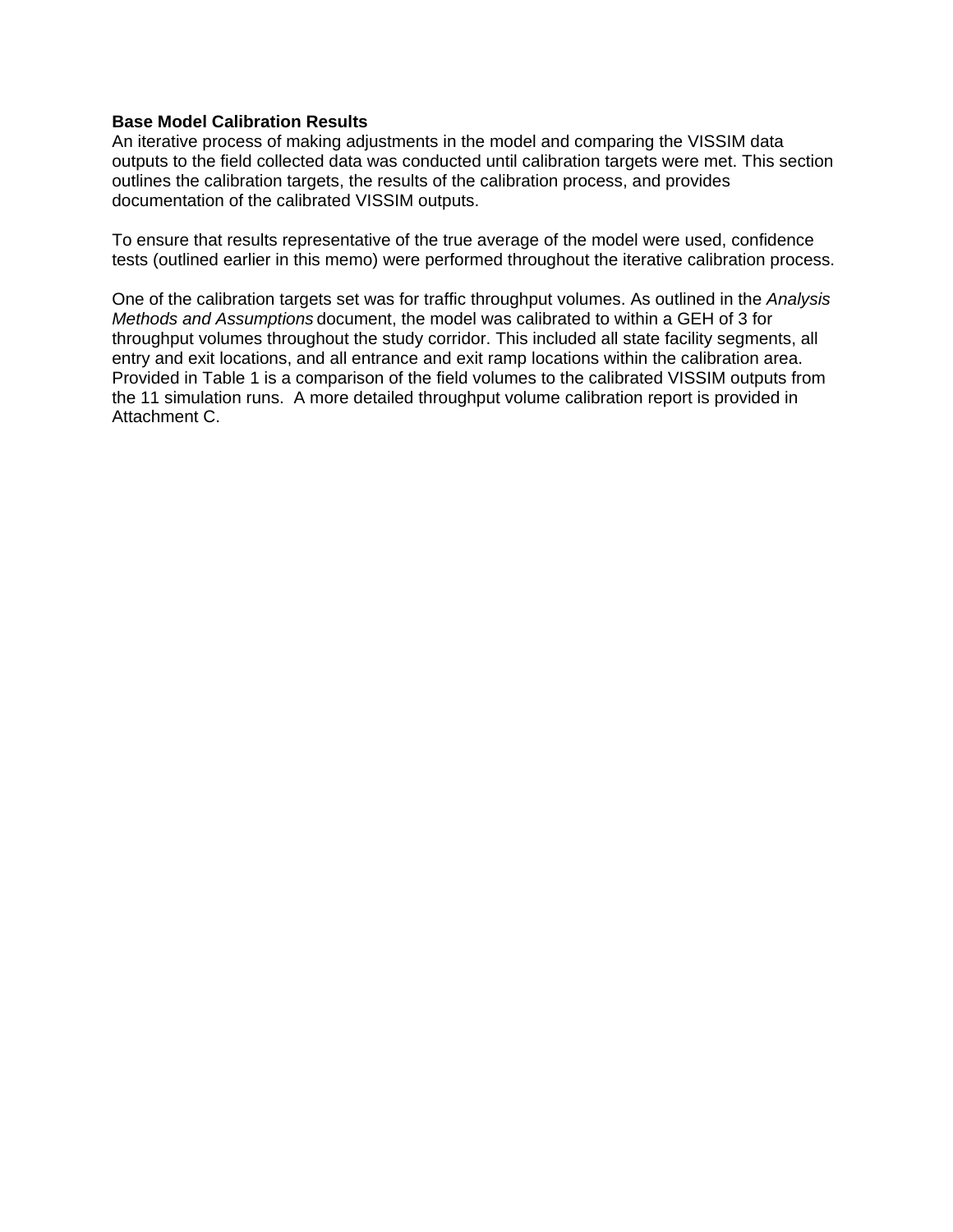| <b>VISSIM Model Data</b><br>Measurement | Route                                        | <b>Direction of</b><br><b>Travel</b> | <b>Additional Description</b>                                    | "Field"<br>Throughput<br>Volume (vph) | <b>Average Model</b><br><b>Throughput</b><br>Volume (vph) | <b>GEH</b> | <b>Calibration</b><br><b>Test</b> |
|-----------------------------------------|----------------------------------------------|--------------------------------------|------------------------------------------------------------------|---------------------------------------|-----------------------------------------------------------|------------|-----------------------------------|
| $\mathbf{1}$                            | $-5$                                         | SB                                   | Before Harrison Offramp                                          | 2435                                  | 2481                                                      | 0.7        | PASS                              |
| $\overline{2}$                          | $-5$                                         | SB                                   | Between Harrison Ramps                                           | 1870                                  | 1915                                                      | 0.7        | PASS                              |
| 3                                       | $-5$                                         | SB                                   | At Skookumchuck River Bridge                                     | 2590                                  | 2647                                                      | 0.8        | PASS                              |
| 4                                       | $-5$                                         | SB                                   | Between Mellen Ramps                                             | 2240                                  | 2285                                                      | 0.7        | PASS                              |
| 5                                       | $-5$                                         | SB                                   | After Mellen Onramp                                              | 2705                                  | 2742                                                      | 0.5        | PASS                              |
| 6                                       | $-5$                                         | <b>NB</b>                            | Before Mellen Offramp                                            | 2505                                  | 2531                                                      | 0.4        | PASS                              |
| $\overline{7}$                          | $-5$                                         | <b>NB</b>                            | Between Mellen Ramps                                             | 2145                                  | 2177                                                      | 0.5        | PASS                              |
| 8<br>9                                  | $-5$<br>$-5$                                 | <b>NB</b>                            | At Skookumchuck River Bridge                                     | 2540<br>1785                          | 2561                                                      | 0.3        | PASS                              |
| 10                                      | $-5$                                         | <b>NB</b><br><b>NB</b>               | Between Harrison Ramps<br>After Harrison Onramp                  | 2170                                  | 1790<br>2161                                              | 0.1<br>0.1 | PASS<br>PASS                      |
| 11                                      | $-5$                                         | SB                                   | Harrison Offramp                                                 | 565                                   | 567                                                       | 0.1        | PASS                              |
| 12                                      | $-5$                                         | SB                                   | Harrison Onramp                                                  | 720                                   | 733                                                       | 0.5        | PASS                              |
| 13                                      | $-5$                                         | <b>NB</b>                            | Harrison Offramp                                                 | 755                                   | 771                                                       | 0.6        | PASS                              |
| 14                                      | $-5$                                         | <b>NB</b>                            | Harrison Onramp                                                  | 385                                   | 372                                                       | 0.7        | PASS                              |
| 15                                      | $-5$                                         | SB                                   | Mellen Offramp                                                   | 350                                   | 360                                                       | 0.5        | PASS                              |
| 16                                      | $-5$                                         | SB                                   | Mellen Onramp                                                    | 465                                   | 456                                                       | 0.4        | PASS                              |
| 17                                      | $I-5$                                        | <b>NB</b>                            | Mellen Offramp                                                   | 360                                   | 356                                                       | 0.2        | PASS                              |
| 18                                      | $-5$                                         | <b>NB</b>                            | Mellen Onramp                                                    | 395                                   | 385                                                       | 0.5        | PASS                              |
| 19                                      | Harrison                                     | EB                                   | Before Johnson                                                   | 560                                   | 560                                                       | 0.0        | PASS                              |
| 20                                      | Harrison                                     | EB                                   | Between Johnson and Belmont North                                | 790                                   | 796                                                       | 0.1        | PASS                              |
| 21                                      | Harrison                                     | EB                                   | Between Belmont North and Belmont South                          | 1155                                  | 1178                                                      | 0.5        | PASS                              |
| 22                                      | Harrison                                     | EB                                   | Between Belmont South and SB Ramps                               | 1315                                  | 1342                                                      | 0.5        | PASS                              |
| 23                                      | Harrison                                     | EB                                   | Between SB Ramps and NB Ramps                                    | 1015                                  | 1016                                                      | 0.0        | PASS                              |
| 24                                      | Harrison                                     | EB                                   | Between NB Ramps and High                                        | 1045                                  | 1057                                                      | 0.3        | PASS                              |
| 25                                      | Harrison                                     | EB                                   | After High                                                       | 965                                   | 981                                                       | 0.4        | PASS                              |
| 26                                      | Harrison                                     | <b>WB</b>                            | Before High                                                      | 1100                                  | 1093                                                      | 0.2        | PASS                              |
| 27                                      | Harrison                                     | WB                                   | Between High and NB Ramps                                        | 1140                                  | 1127                                                      | 0.3        | PASS                              |
| 28                                      | Harrison                                     | <b>WB</b>                            | Between NB Ramps and SB Ramps                                    | 1480                                  | 1478                                                      | 0.0        | PASS                              |
| 29                                      | Harrison                                     | WB                                   | Between SB Ramps and Belmont South                               | 1625                                  | 1633                                                      | 0.1        | PASS                              |
| 30                                      | Harrison                                     | <b>WB</b>                            | Between Belmont South and Belmont North                          | 1385                                  | 1387                                                      | 0.0        | PASS                              |
| 31                                      | Harrison                                     | <b>WB</b>                            | Between Belmont North and Johnson                                | 970                                   | 961                                                       | 0.2        | PASS                              |
| 32<br>33                                | Harrison<br>Mellen                           | <b>WB</b><br>EB                      | After Johnson<br>Before Airport                                  | 705<br>510                            | 711<br>492                                                | 0.2<br>0.8 | PASS<br>PASS                      |
| 34                                      | Mellen                                       | EB                                   | Between Airport and SB Ramps                                     | 545                                   | 527                                                       | 0.8        | PASS                              |
| 35                                      | Mellen                                       | EB                                   | Between SB Ramps and NB Ramps                                    | 645                                   | 645                                                       | 0.0        | PASS                              |
| 36                                      | Mellen                                       | EB                                   | Between NB Ramps and Ellisbury                                   | 710                                   | 712                                                       | 0.1        | PASS                              |
| 37                                      | Mellen                                       | EB                                   | After Ellisbury                                                  | 670                                   | 669                                                       | 0.1        | PASS                              |
| 38                                      | Mellen                                       | <b>WB</b>                            | Before Ellisbury                                                 | 675                                   | 674                                                       | 0.0        | PASS                              |
| 39                                      | Mellen                                       | <b>WB</b>                            | Between Elisburry and NB Ramps                                   | 705                                   | 695                                                       | 0.3        | PASS                              |
| 40                                      | Mellen                                       | <b>WB</b>                            | Between NB Ramps and SB Ramps                                    | 605                                   | 601                                                       | 0.2        | PASS                              |
| 41                                      | Mellen                                       | <b>WB</b>                            | Between SB Ramps and Airport                                     | 390                                   | 385                                                       | 0.3        | PASS                              |
| 42                                      | Mellen                                       | <b>WB</b>                            | After Airport                                                    | 365                                   | 361                                                       | 0.2        | PASS                              |
| 43                                      | Johnson                                      | NB                                   | South of Harrison Intersection                                   | 350                                   | 364                                                       | 0.7        | PASS                              |
| 44                                      | Johnson                                      | <b>NB</b>                            | North of Harrison Intersection                                   | 190                                   | 191                                                       | 0.1        | PASS                              |
| 45                                      | Johnson                                      | SB                                   | North of Harrison Intersection                                   | 200                                   | 195                                                       | 0.3        | PASS                              |
| 46                                      | Johnson                                      | <b>SB</b>                            | South of Harrison Intersection                                   | 395                                   | 385                                                       | 0.5        | PASS                              |
| 47                                      | Belmont North                                | ΝB                                   | South of Harrison Intersection                                   | 215                                   | 220                                                       | 0.3        | PASS                              |
| 48                                      | <b>Belmont North</b>                         | <b>NB</b>                            | North of Harrison Intersection                                   | 430                                   | 439                                                       | 0.4        | PASS                              |
| 49                                      | <b>Belmont North</b>                         | SB                                   | North of Harrison Intersection                                   | 380                                   | 383                                                       | 0.2        | PASS                              |
| 50<br>51                                | <b>Belmont North</b><br><b>Belmont South</b> | SB<br><b>NB</b>                      | South of Harrison Intersection<br>South of Harrison Intersection | 215<br>180                            | 208<br>182                                                | 0.5        | PASS<br>PASS                      |
|                                         |                                              |                                      |                                                                  |                                       |                                                           | 0.2        |                                   |
| 52<br>53                                | <b>Belmont South</b><br>High                 | SB<br><b>NB</b>                      | South of Harrison Intersection<br>South of Harrison Intersection | 260<br>130                            | 263<br>126                                                | 0.2<br>0.4 | PASS<br>PASS                      |
| 54                                      | High                                         | <b>NB</b>                            | North of Harrison Intersection                                   | 135                                   | 132                                                       | 0.3        | PASS                              |
| 55                                      | High                                         | SB                                   | North of Harrison Intersection                                   | 80                                    | 76                                                        | 0.5        | PASS                              |
| 56                                      | High                                         | SB                                   | South of Harrison Intersection                                   | 115                                   | 114                                                       | 0.1        | PASS                              |
| 57                                      | Airport                                      | <b>NB</b>                            | South of Mellen Intersection                                     | 40                                    | 41                                                        | 0.2        | PASS                              |
| 58                                      | Water Treatment Plant                        | <b>NB</b>                            | North of Mellen Intersection                                     | 10                                    | 9                                                         | 0.4        | PASS                              |
| 59                                      | Water Treatment Plant                        | SB                                   | North of Mellen Intersection                                     | 20                                    | 19                                                        | 0.2        | PASS                              |
| 60                                      | Airport                                      | SB                                   | South of Mellen Intersection                                     | 40                                    | 41                                                        | 0.2        | PASS                              |
| 61                                      | Ellisbury                                    | ΝB                                   | South of Mellen Intersection                                     | 45                                    | 38                                                        | 1.1        | PASS                              |
| 62                                      | Ellisbury                                    | <b>NB</b>                            | North of Mellen Intersection                                     | 15                                    | 16                                                        | 0.1        | PASS                              |
| 63                                      | Ellisbury                                    | SB                                   | North of Mellen Intersection                                     | 15                                    | 11                                                        | 1.2        | PASS                              |
| 64                                      | Ellisbury                                    | SB                                   | South of Mellen Intersection                                     | 55                                    | 56                                                        | 0.1        | PASS                              |
|                                         | Sum of All Segment Flows Calibration Test    |                                      |                                                                  | 51,565                                | 51,879                                                    | 0.6%       | PASS                              |

**Table 1 – Throughput Volume Calibration Results for the Existing PM Peak Hour Model**

*Note: Average Model Data based on 11 simulation runs.*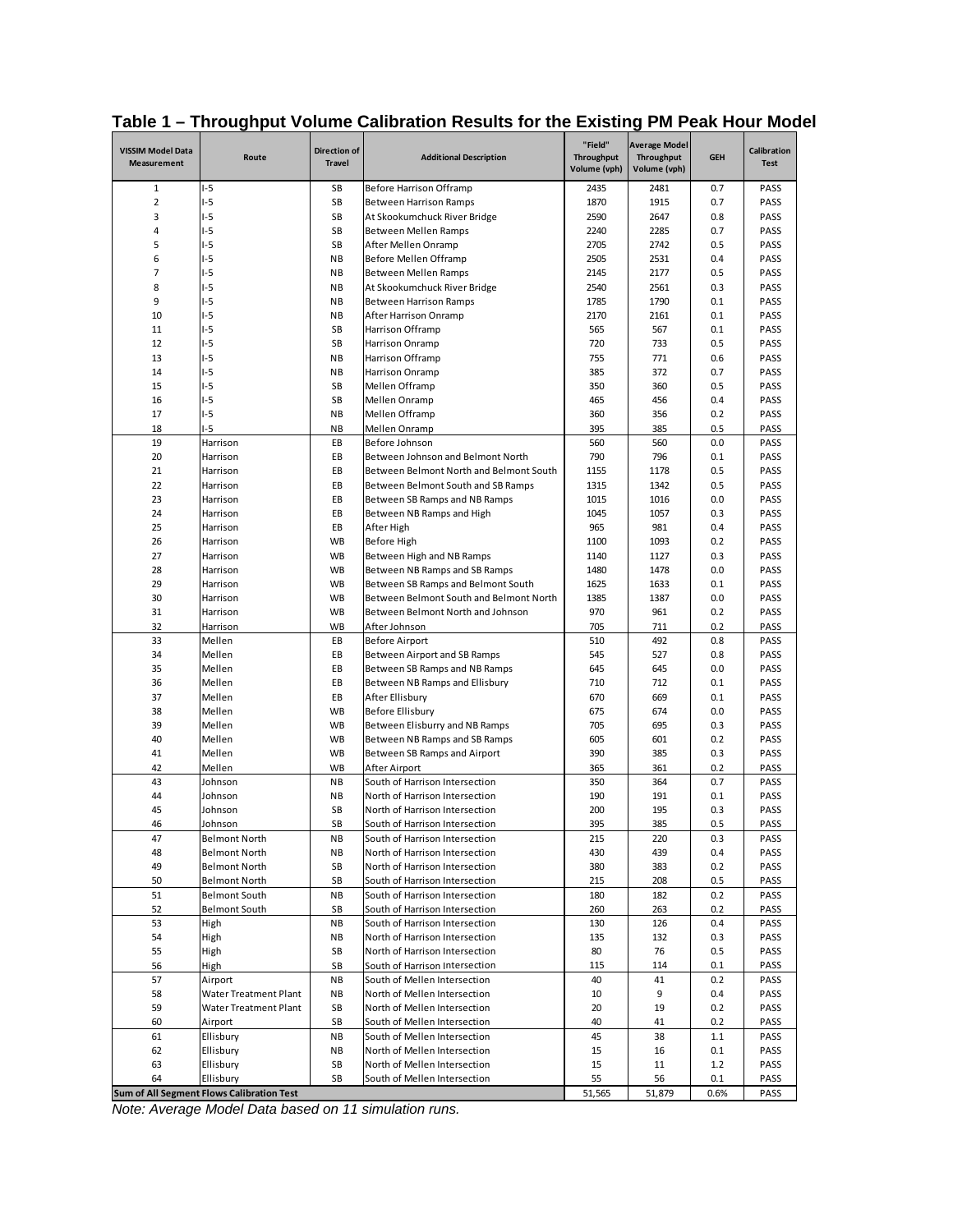As can be seen in Table 1, all locations fall within the calibration target of being within a GEH of 3. Additionally the total network traffic volumes fall within the calibration target of being within 5% of the total traffic throughput volumes.

Another calibration target used was for travel times along I-5, Mellen Street, and Harrison Avenue. As outlined in the *Analysis Methods and Assumptions* document, corridor travel times in VISSIM were calibrated using the following criteria.

| <b>Facility Type</b> | <b>Equation</b>         |  |  |  |  |  |  |
|----------------------|-------------------------|--|--|--|--|--|--|
| Free-Flowing         | 4.4                     |  |  |  |  |  |  |
| Interupted Flow      | $0.1 * 5280 S$<br>3600L |  |  |  |  |  |  |

∆ = Allowable Travel Time Variation (+/- seconds)

t = Average Model Travel Time (seconds)

 $L =$  Length (feet)

S = Free Flow Speed (mph); Posted Speed may be used for Free Flow Speed if unknown

Table 2 provides a comparison of the VISSIM collected travel times to the field collected (GPS floating car) travel times.

| <b>VISSIM Model</b><br>Data<br>Measurement | Route         | <b>Start Location</b>                               | <b>End Location</b>                                 | "Field" Travel<br>Time (s) | <b>Average Model</b><br>Travel Time (s) | Difference (s) | <b>Calibration Goal</b><br>based on Facility<br><b>Type</b><br>$(+/-$ seconds) | <b>Calibration Test</b> |
|--------------------------------------------|---------------|-----------------------------------------------------|-----------------------------------------------------|----------------------------|-----------------------------------------|----------------|--------------------------------------------------------------------------------|-------------------------|
| $\mathbf{1}$                               | Harrison (WB) | W Bridge St                                         | Caveness Dr                                         | 183                        | 159                                     | $-23$          | $+/- 31$                                                                       | PASS                    |
| $\overline{2}$                             | Harrison (EB) | Caveness Dr                                         | W Bridge St                                         | 184                        | 166                                     | $-18$          | $+/- 34$                                                                       | PASS                    |
| 3                                          | Mellen (EB)   | Military Rd                                         | Yew St                                              |                            | 97                                      | $-10$          | $+/- 20$                                                                       | PASS                    |
| $\overline{4}$                             | Mellen (WB)   | Yew St                                              | Military Rd                                         | 139                        | 121                                     | $-18$          | $+/- 33$                                                                       | PASS                    |
| 5                                          | $I-5(NB)$     | Bridge over minor road<br>(South of Mellen Couplet) | Padrick Rd (North of<br>Blakeslee Junction)         | 221                        | 221                                     |                | $+/- 11$                                                                       | PASS                    |
| 6                                          | $I-5(SB)$     | Padrick Rd (North of<br>Blakeslee Junction)         | Bridge over minor road<br>(South of Mellen Couplet) | 225                        | 221                                     | $-4$           | $+/- 11$                                                                       | PASS                    |

**Table 2 – Travel Time Calibration Results for Existing PM Peak Hour Model** 

*Note: Average Model Data based on 11 simulation runs.* 

As shown in Table 2, VISSIM model travel time data was compared to the PM peak floating car travel time runs. The VISSIM data differed from the field data by less than the allowable variation defined in the calibration goals. Therefore, this model can be considered calibrated for travel time.

A more detailed travel time calibration report is provided in Attachment C.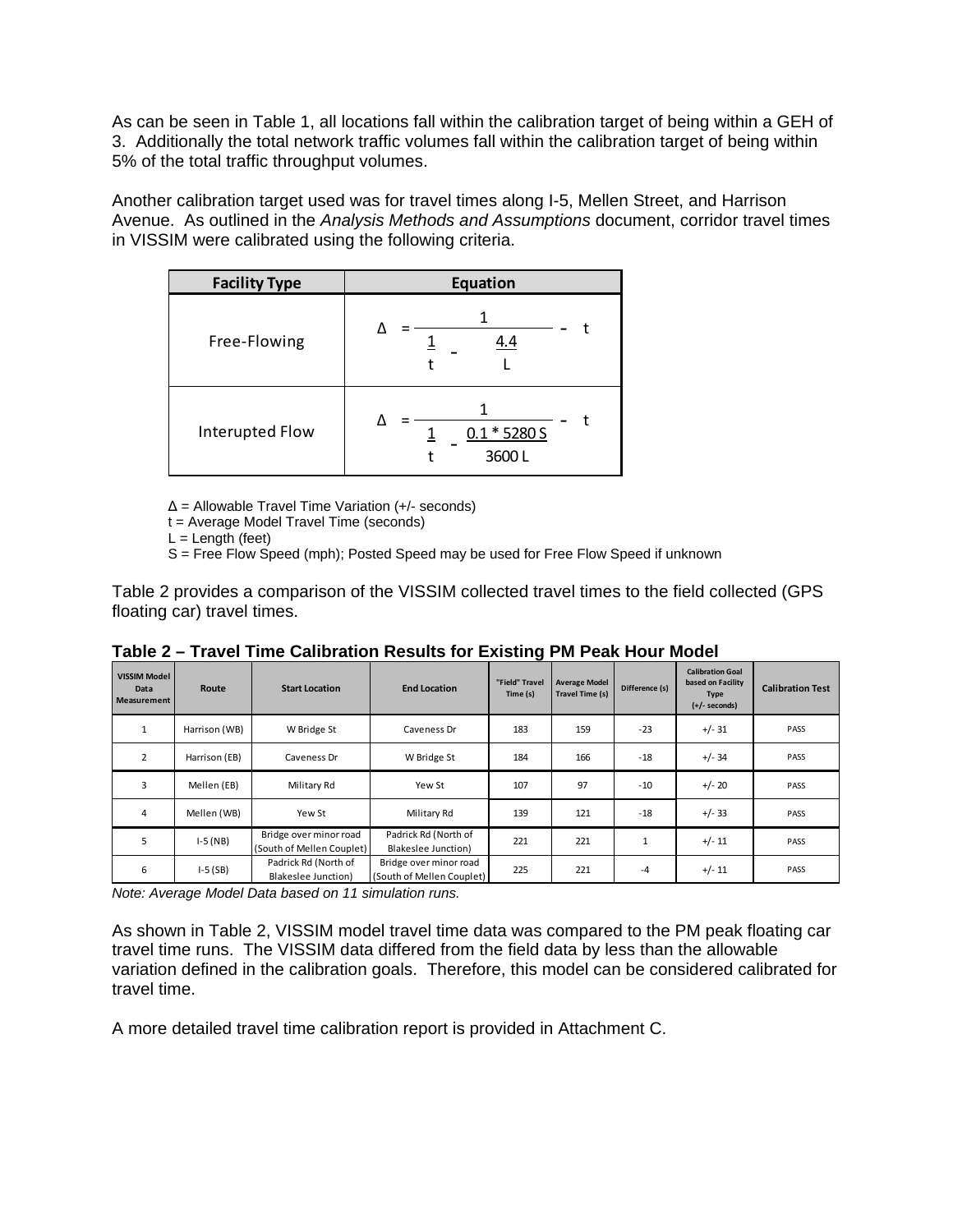#### *Conclusion*

Based on the calibration targets and visual inspections of the field in comparison with the base VISSIM model, it was determined that the base model is adequately calibrated. This base model will be used as the foundation for other VISSIM models developed for this project.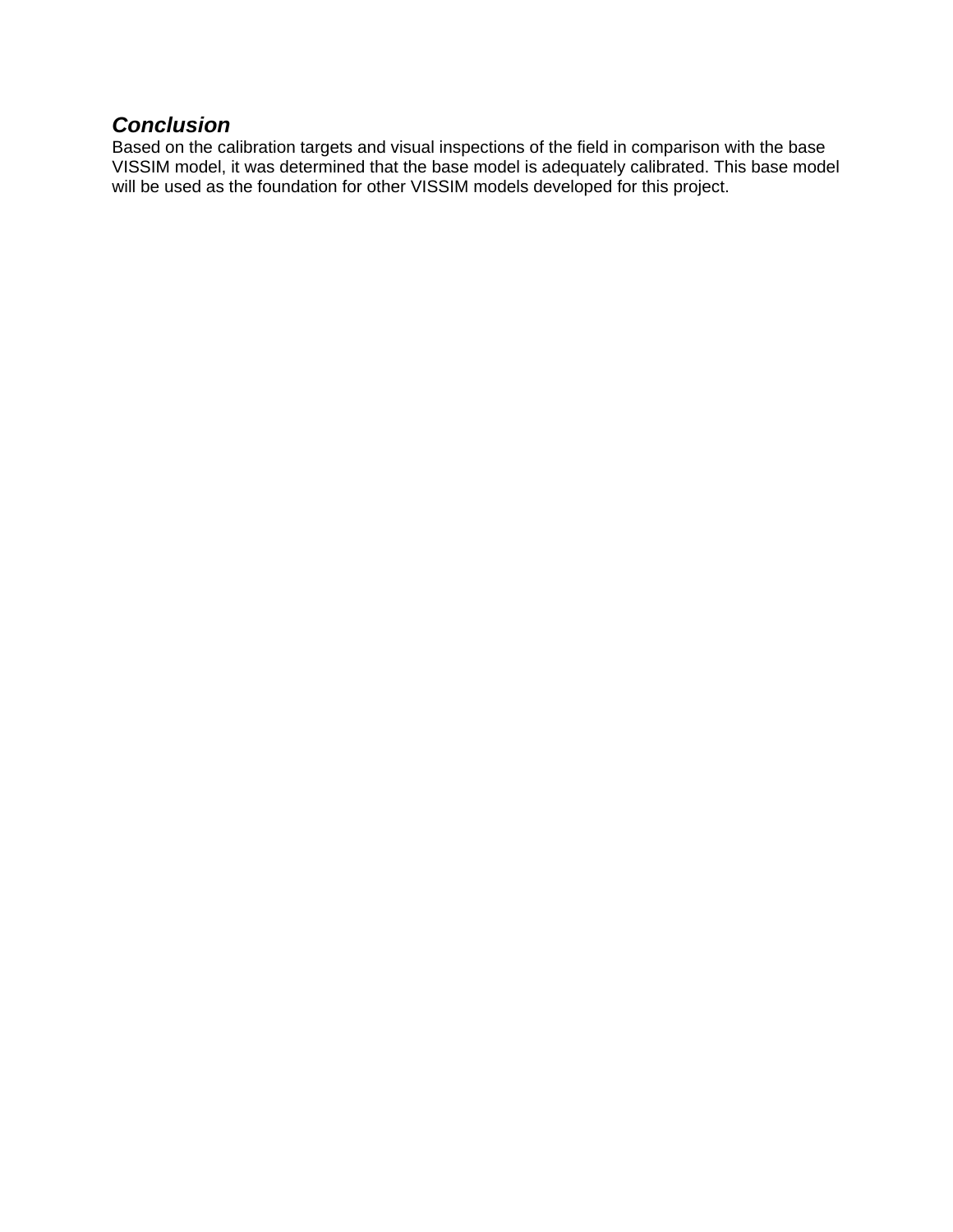# **Attachment A**

## **VISSIM Model Assumptions and Adjustments from Default Parameters**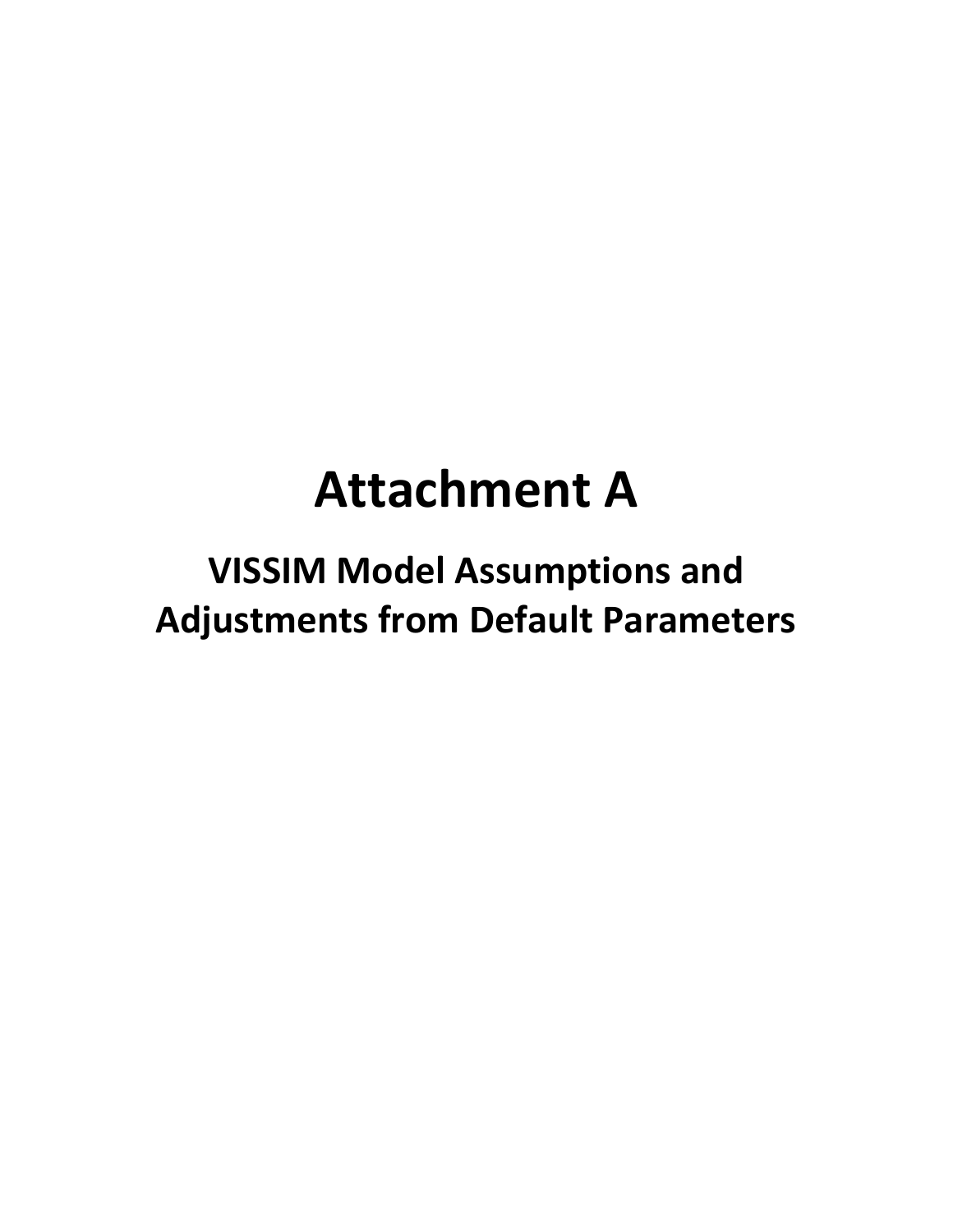#### **I-5/Mellen Street To Blakeslee Junction General VISSIM Assumptions** Date Created: 10/13/2009 Created by: SW Region Planning Office

#### **Parameters not addressed in this document remained its default value/setting.**

| <b>Type</b>                                          | Category                   | <b>Setting</b>                | <b>Assumption</b>                                                                                        | <b>Reason</b>                                                                                                                                                                                                                                                                                                                                                                                                                                                                                       |  |  |  |  |  |  |
|------------------------------------------------------|----------------------------|-------------------------------|----------------------------------------------------------------------------------------------------------|-----------------------------------------------------------------------------------------------------------------------------------------------------------------------------------------------------------------------------------------------------------------------------------------------------------------------------------------------------------------------------------------------------------------------------------------------------------------------------------------------------|--|--|--|--|--|--|
|                                                      | Distribution               |                               | Desired Speed Linear Distribution                                                                        | Default Distributions are Linear; No sufficient Speed Data to develop curves                                                                                                                                                                                                                                                                                                                                                                                                                        |  |  |  |  |  |  |
|                                                      |                            | Urban                         | 5 max observed vehicles                                                                                  | Enhances interaction between vehicles                                                                                                                                                                                                                                                                                                                                                                                                                                                               |  |  |  |  |  |  |
| <b>Base Data</b>                                     |                            |                               | Observe vehicles on next lane(s) checked                                                                 | Helps prevent vehicles from visually colliding with each other                                                                                                                                                                                                                                                                                                                                                                                                                                      |  |  |  |  |  |  |
|                                                      | <b>Driving</b><br>Behavior | Urban Heavy<br>LT.            | New Behavior Added to reflect weaving<br>section on Harrison between Belmont and<br>the SB ramp terminal | This new behavior is similar to the Urban driving behavior in all ways except waiting time before diffusion and observing vehicles<br>in the next lane(s). The wait time before diffusion was lowered to 30 seconds as vehicles were inappropriately blocking the<br>mainline throughs as opposed to traveling to the next available left turn. The observing vehicles in the next lane(s) was<br>unchecked due to the vehicles that change lanes and inappropriatly block the lane they just left. |  |  |  |  |  |  |
|                                                      |                            | Freeway                       | Observe vehicles on next lane(s) checked                                                                 | Helps prevent vehicles from visually colliding with each other                                                                                                                                                                                                                                                                                                                                                                                                                                      |  |  |  |  |  |  |
|                                                      |                            | Arterial                      | 98% Cars (27.5 mph - 32.5 mph), 2%<br>Trucks (25 mph - 30 mph)                                           | Truck percentage on Harrison and Mellen came from counts taken in 2007 and 2004, respectively; Speeds are based on a travel<br>time study completed on 9/16/2009                                                                                                                                                                                                                                                                                                                                    |  |  |  |  |  |  |
| Traffic                                              | Vehicle<br>Compositions    | <b>Side Street</b>            | 98% Cars (20.0 mph - 25.0 mph), 2%<br>Trucks (15.0 mph - 20.0 mph)                                       | Truck percentage on Harrison and Mellen came from counts taken in 2007 and 2004, respectively; Speeds are based on the<br>posted speed limit                                                                                                                                                                                                                                                                                                                                                        |  |  |  |  |  |  |
|                                                      |                            | Freeway                       | 85% Cars (59.0 mph - 67.0 mph), 15%<br>Trucks (56.0 mph - 64.0 mph)                                      | Truck percentage on Interstate based on TDO's vehicle classification data from 2008; Speeds are based on a travel time study<br>completed on 9/16/2009                                                                                                                                                                                                                                                                                                                                              |  |  |  |  |  |  |
| <b>Signal Control</b>                                | Controllers                | <b>Both Ramp</b><br>Terminals | <b>Actuated Signal Control Type</b>                                                                      | Existing Signal Timing was used for these signals                                                                                                                                                                                                                                                                                                                                                                                                                                                   |  |  |  |  |  |  |
| Links &<br>Connectors                                | Lane Change                | Lookback<br>Distance          | Varys on location                                                                                        | Lane Change and Emergency Stop lookback distances vary by individual locations. Typically, if there is a turn bay the<br>Emergency Stop distance extends to just before the end of the storage bay. This allows for more accurate vehicle queuing.                                                                                                                                                                                                                                                  |  |  |  |  |  |  |
| Vehicle Inputs                                       | All Inputs                 | Start Up Time                 | 0-900: Lowered Peak Hour Volume by<br>amount added in Peak 15 mins                                       | Seeding time for the network; Reduced traffic volume was used as this accounts for non-peak traffic already in the network as<br>the peak hour begins                                                                                                                                                                                                                                                                                                                                               |  |  |  |  |  |  |
|                                                      |                            | Peak Hour<br>Factor           | $ PHF = 0.96$ for I-5; PHF = 0.92 for Harrison<br>and Mellen                                             | 900-1800: Average Flow Rate, 1800-2700: PHF applied, 2700-3600: Average Flow Rate, 3600-4500: Lowered Average Flow<br>Rate by amount added in peak 15 mins                                                                                                                                                                                                                                                                                                                                          |  |  |  |  |  |  |
| Routing                                              |                            | Mellen                        | Cars and Trucks have same routes                                                                         | Due to lack of information and low truck percentage on Mellen in the peak hour, cars and trucks travel along the same routes.                                                                                                                                                                                                                                                                                                                                                                       |  |  |  |  |  |  |
| Decisions                                            | <b>Static</b>              | $1-5$ and<br>Harrison         | Cars and Trucks have different routes                                                                    | Due to more information for these roadways separate routes for cars and trucks could be created.                                                                                                                                                                                                                                                                                                                                                                                                    |  |  |  |  |  |  |
| <b>Priority Rules &amp;</b><br><b>Conflict Areas</b> | Location                   | All                           | <b>Combinations of Priority Rules and Conflict</b><br>Intersections Areas were used                      | Allows more flexibility to realistically capture existing conditions                                                                                                                                                                                                                                                                                                                                                                                                                                |  |  |  |  |  |  |
| Detectors                                            | Location                   | Intersections bar             | All Signalized Detectors were placed just before the stop                                                | Existing locations of the detectors was unavailable. For consistancy, all detectors are located just before the stop bar for<br>signalized intersections.                                                                                                                                                                                                                                                                                                                                           |  |  |  |  |  |  |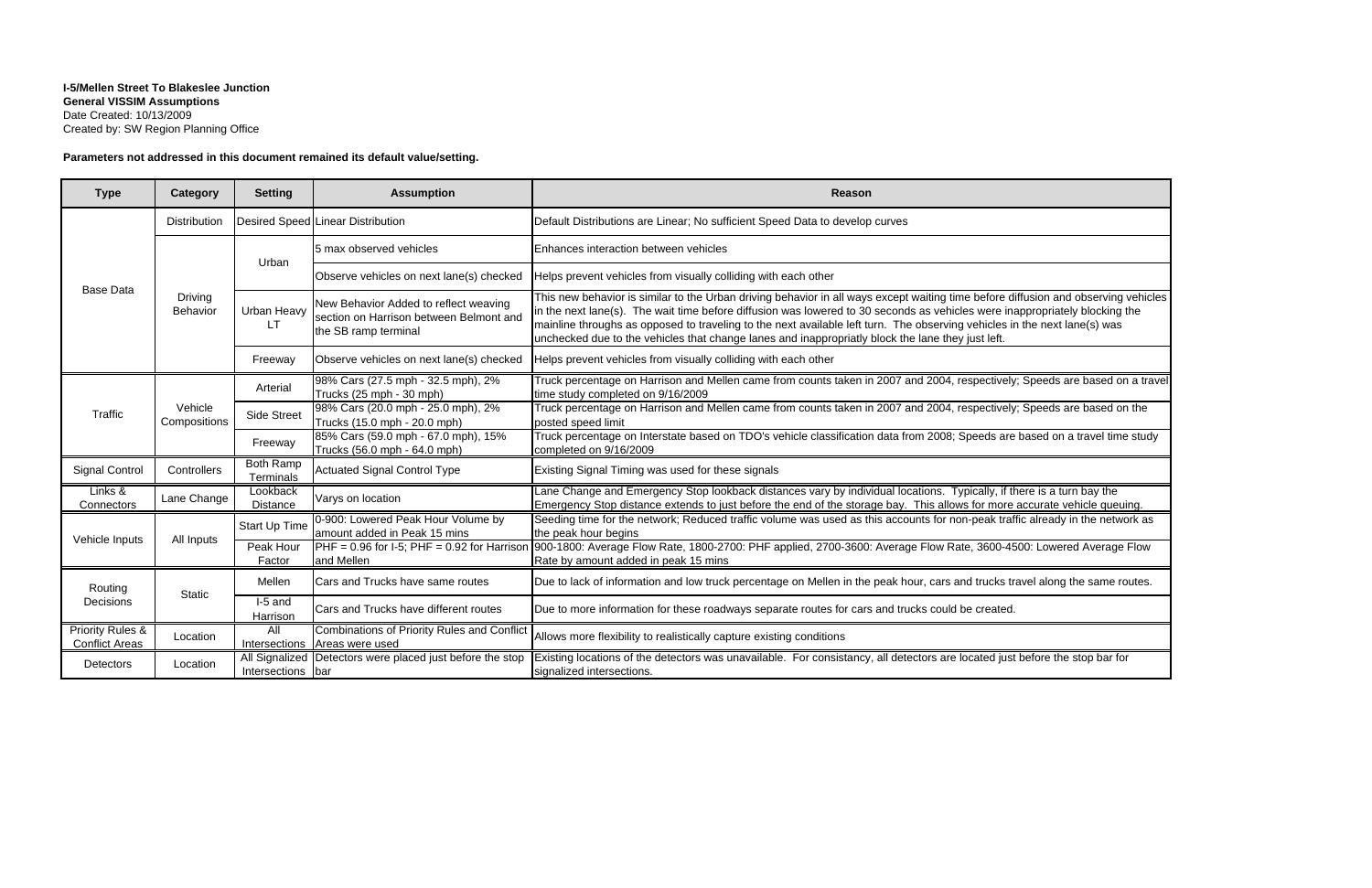## **Attachment B**

**Confidence Report Vehicle Throughput and Travel Time**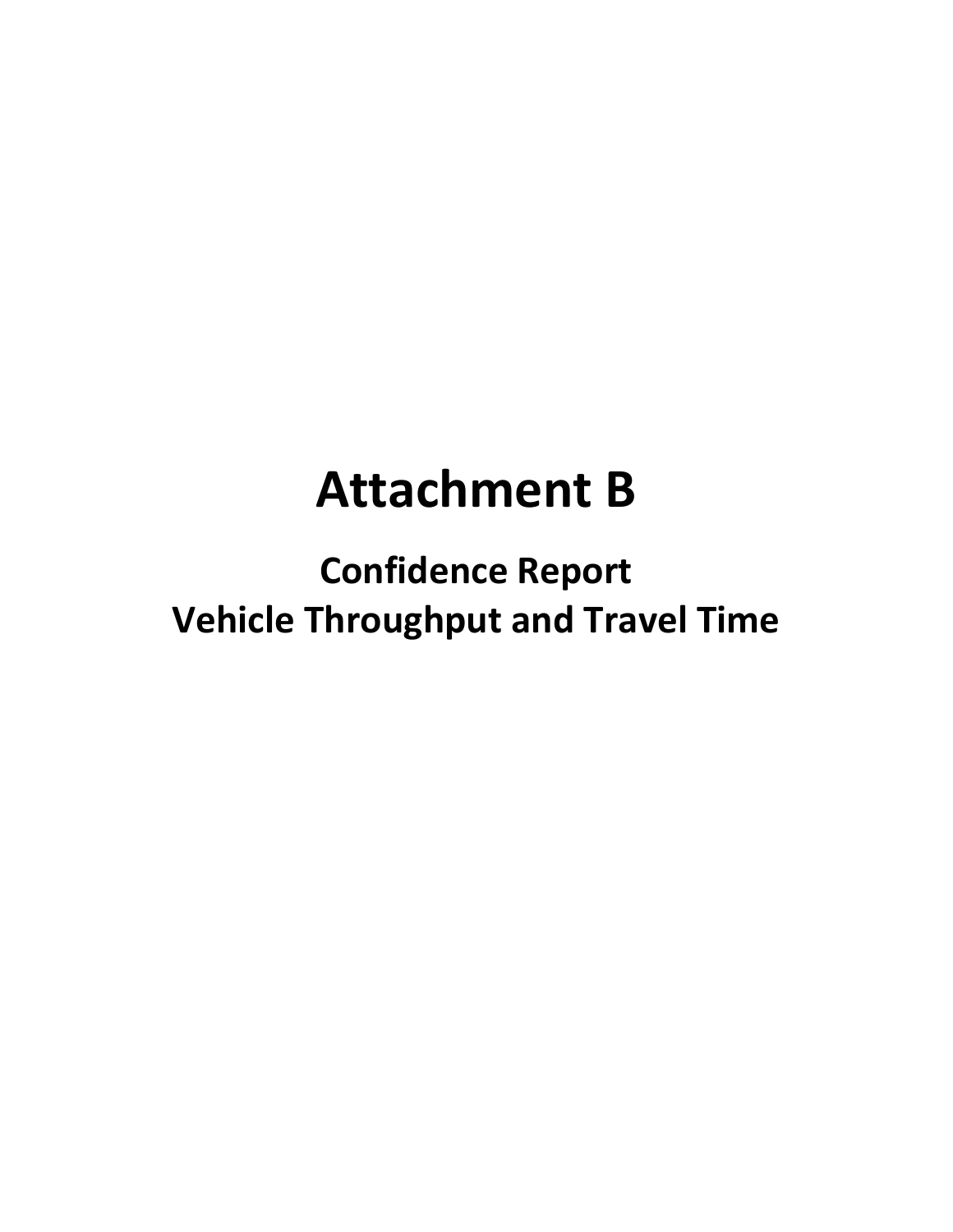**Scenario: Existing Conditions ‐ PM Peak**

**Prepared By: Ray Shank ‐ WSDOT**

**Date: August 19, 2014**

| <b>Select Confidence Level for this analysis</b><br>(typically 95% Confidence Level is used)                              | 95.0% |
|---------------------------------------------------------------------------------------------------------------------------|-------|
| <b>Select Confidence Interval Target</b><br>Acceptable Variation in Results Based on the Selected GEH<br><b>Statistic</b> | 3     |
| <b>Number of Sample Runs</b>                                                                                              | 11    |
| <b>Number of Sites Failing to meet the Confidence</b><br><b>Interval Target</b>                                           | Ω     |

| <b>Location Description</b>                       |                     |                  |                                               |                |                                                | <b>Model Results</b>                          |                                                |                                                                                             |                                                                                           | <b>Confidence Interval Target</b>                          |                                                                | <b>Model Results Confidence Test</b>                                                                                                          |                                                                                                  |
|---------------------------------------------------|---------------------|------------------|-----------------------------------------------|----------------|------------------------------------------------|-----------------------------------------------|------------------------------------------------|---------------------------------------------------------------------------------------------|-------------------------------------------------------------------------------------------|------------------------------------------------------------|----------------------------------------------------------------|-----------------------------------------------------------------------------------------------------------------------------------------------|--------------------------------------------------------------------------------------------------|
| <b>VISSIM Model</b><br>Data<br><b>Measurement</b> | Route               | <b>Mile Post</b> | <b>Direction Number</b><br>of Travel of Lanes |                | <b>Additional Description</b>                  | Average<br><b>Model</b><br><b>Volume</b> (vph | <b>Standard</b><br><b>Deviation</b><br>(Model) | <b>Confidence Interval</b><br>based on a 95.0%<br><b>Confidence Level</b><br>(Volume Range) | <b>Confidence Interval</b><br>based on a 95.0%<br><b>Confidence Level</b><br>(Percentage) | Confidence Interval<br>based on GEH of 3<br>(Volume Range) | <b>Confidence Interva</b><br>based on GEH of 3<br>(Percentage) | TEST - Model Results meet the following criteria.<br>Selected Confidence Level = 95.0%<br><b>Uniquely Defined Desired Confidence Interval</b> | <b>Number of Runs</b><br><b>Required to meet</b><br><b>Desired Confidence</b><br><b>Criteria</b> |
| -1                                                | $l-5$               |                  | SB                                            | 2 <sup>2</sup> | <b>Before Harrison Offramp</b>                 | 2481                                          | 36.80                                          | $+/- 25$                                                                                    | $+/- 1.0\%$                                                                               | $+/- 147$                                                  | $+/- 5.9%$                                                     | PASS                                                                                                                                          | 11                                                                                               |
| 2                                                 | $l-5$               |                  | SB                                            | $2^{\circ}$    | <b>Between Harrison Ramps</b>                  | 1915                                          | 39.34                                          | $+/- 26$                                                                                    | $+/- 1.4%$                                                                                | $+/- 128$                                                  | $+/- 6.7%$                                                     | PASS                                                                                                                                          | 11                                                                                               |
| $\overline{3}$                                    | $\left  -5 \right $ |                  | <b>SB</b>                                     | 2 <sup>2</sup> | At Skookumchuck River Bridge                   | 2647                                          | 48.49                                          | $+/- 33$                                                                                    | $+/- 1.2%$                                                                                | $+/- 152$                                                  | $+/- 5.7%$                                                     | PASS                                                                                                                                          | 11                                                                                               |
| $\mathbf 4$                                       | $\left  -5 \right $ |                  | SB                                            | 2 <sup>2</sup> | Between Mellen Ramps                           | 2285                                          | 55.64                                          | $+/- 37$                                                                                    | $+/- 1.6%$                                                                                | $+/- 141$                                                  | $+/- 6.2%$                                                     | PASS                                                                                                                                          | 11                                                                                               |
| -5                                                | $1-5$               |                  | <b>SB</b>                                     | $\sqrt{2}$     | <b>After Mellen Onramp</b>                     | 2742                                          | 74.06                                          | $+/- 50$                                                                                    | $+/- 1.8%$                                                                                | $+/- 154$                                                  | $+/- 5.6%$                                                     | PASS                                                                                                                                          | 11                                                                                               |
|                                                   | $1-5$               |                  | NB                                            | $\overline{2}$ | <b>Before Mellen Offramp</b>                   | 2531                                          | 36.56                                          | $+/- 25$                                                                                    | $+/- 1.0%$                                                                                | $+/- 148$                                                  | $+/- 5.8%$                                                     | PASS                                                                                                                                          | 11                                                                                               |
| $\overline{7}$                                    | $\left  -5 \right $ |                  | NB                                            | 2 <sup>2</sup> | <b>Between Mellen Ramps</b>                    | 2177                                          | 33.82                                          | $+/- 23$                                                                                    | $+/- 1.0%$                                                                                | $+/- 138$                                                  | $+/- 6.3%$                                                     | PASS                                                                                                                                          | 11                                                                                               |
| 8                                                 | $\left  -5 \right $ |                  | NB                                            | 2 <sup>2</sup> | At Skookumchuck River Bridge                   | 2561                                          | 44.26                                          | $+/- 30$                                                                                    | $+/- 1.2%$                                                                                | $+/- 149$                                                  | $+/- 5.8%$                                                     | PASS                                                                                                                                          | 11                                                                                               |
| $\mathbf{q}$                                      | $\left  -5 \right $ |                  | NB                                            | 2 <sup>2</sup> | <b>Between Harrison Ramps</b>                  | 1790                                          | 30.56                                          | $+/- 21$                                                                                    | $+/- 1.1%$                                                                                | $+/- 125$                                                  | $+/-7.0%$                                                      | PASS                                                                                                                                          | 11                                                                                               |
| 10                                                | $\left  -5 \right $ |                  | NB                                            | 2 <sup>2</sup> | <b>After Harrison Onramp</b>                   | 2161                                          | 40.36                                          | $+/- 27$                                                                                    | $+/- 1.3%$                                                                                | $+/- 137$                                                  | $+/- 6.3%$                                                     | PASS                                                                                                                                          | 11                                                                                               |
| 11                                                | $\left  -5 \right $ |                  | SB                                            | $\mathbf{1}$   | <b>Harrison Offramp</b>                        | 567                                           | 14.48                                          | $+/- 10$                                                                                    | $+/- 1.7%$                                                                                | $+/- 69$                                                   | $+/- 12.2%$                                                    | PASS                                                                                                                                          | 11                                                                                               |
| 12                                                | $\left  -5 \right $ |                  | SB                                            |                | <b>Harrison Onramp</b>                         | 733                                           | 14.45                                          | $+/- 10$                                                                                    | $+/- 1.3%$                                                                                | $+/- 79$                                                   | $+/- 10.8%$                                                    | PASS                                                                                                                                          | 11                                                                                               |
| 13                                                | $\left  -5 \right $ |                  | NB                                            | $\mathbf{1}$   | <b>Harrison Offramp</b>                        | 771                                           | 25.66                                          | $+/- 17$                                                                                    | $+/- 2.2%$                                                                                | $+/- 81$                                                   | $+/- 10.4%$                                                    | PASS                                                                                                                                          | 11                                                                                               |
| 14                                                | $\overline{1-5}$    |                  | NB                                            | $\overline{1}$ | <b>Harrison Onramp</b>                         | 372                                           | 18.60                                          | $+/- 12$                                                                                    | $+/- 3.4%$                                                                                | $+/- 55$                                                   | $+/- 14.8%$                                                    | PASS                                                                                                                                          | 11                                                                                               |
| 15                                                | $\left  -5 \right $ |                  | SB                                            | $\mathbf{1}$   | <b>Mellen Offramp</b>                          | 360                                           | 14.91                                          | $+/- 10$                                                                                    | $+/- 2.8%$                                                                                | $+/- 54$                                                   | $+/- 15.1%$                                                    | PASS                                                                                                                                          | 11                                                                                               |
| 16                                                | $1-5$               |                  | <b>SB</b>                                     | $\mathbf{1}$   | <b>Mellen Onramp</b>                           | 456                                           | 25.86                                          | $+/- 17$                                                                                    | $+/- 3.8%$                                                                                | $+/- 61$                                                   | $+/- 13.5%$                                                    | PASS                                                                                                                                          | 11                                                                                               |
| 17                                                | $\left  -5 \right $ |                  | NB                                            | $\mathbf{1}$   | <b>Mellen Offramp</b>                          | 356                                           | 19.94                                          | $+/- 13$                                                                                    | $+/- 3.8%$                                                                                | $+/- 54$                                                   | $+/- 15.2%$                                                    | PASS                                                                                                                                          | 11                                                                                               |
| 18                                                | $\left  -5 \right $ |                  | NB                                            | $\mathbf{1}$   | <b>Mellen Onramp</b>                           | 385                                           | 21.55                                          | $+/- 14$                                                                                    | $+/- 3.8%$                                                                                | $+/- 56$                                                   | $+/- 14.4%$                                                    | PASS                                                                                                                                          | 11                                                                                               |
| 19                                                | <b>Harrison</b>     |                  | EB                                            | $\overline{1}$ | <b>Before Johnson</b>                          | 560                                           | 26.87                                          | $+/- 18$                                                                                    | $+/- 3.2%$                                                                                | $+/- 68$                                                   | $+/- 12.1%$                                                    | PASS                                                                                                                                          | 11                                                                                               |
| 20                                                | <b>Harrison</b>     |                  | EB                                            | $\overline{2}$ | <b>Between Johnson and Belmont North</b>       | 796                                           | 23.75                                          | $+/- 16$                                                                                    | $+/- 2.0%$                                                                                | $+/- 82$                                                   | $+/- 10.4%$                                                    | PASS                                                                                                                                          | 11                                                                                               |
| 21                                                | Harrison            |                  | EB                                            | 2 <sup>2</sup> | <b>Between Belmont North and Belmont South</b> | 1178                                          | 25.13                                          | $+/- 17$                                                                                    | $+/- 1.4%$                                                                                | $+/- 101$                                                  | $+/- 8.5%$                                                     | PASS                                                                                                                                          | 11                                                                                               |
| 22                                                | <b>Harrison</b>     |                  | EB                                            | $2^{\circ}$    | <b>Between Belmont South and SB Ramps</b>      | 1342                                          | 27.36                                          | $+/- 18$                                                                                    | $+/- 1.4%$                                                                                | $+/- 107$                                                  | $+/- 8.0%$                                                     | PASS                                                                                                                                          | 11                                                                                               |
| 23                                                | <b>Harrison</b>     |                  | EB                                            | 2 <sup>2</sup> | <b>Between SB Ramps and NB Ramps</b>           | 1016                                          | 26.45                                          | $+/- 18$                                                                                    | $+/- 1.7%$                                                                                | $+/-93$                                                    | $+/-9.2%$                                                      | PASS                                                                                                                                          | 11                                                                                               |
| 24                                                | <b>Harrison</b>     |                  | EB                                            | $2^{\circ}$    | <b>Between NB Ramps and High</b>               | 1057                                          | 34.28                                          | $+/- 23$                                                                                    | $+/- 2.2%$                                                                                | $+/-94$                                                    | $+/- 8.9%$                                                     | PASS                                                                                                                                          | 11                                                                                               |
| 25                                                | <b>Harrison</b>     |                  | EB                                            | 2 <sup>2</sup> | <b>After High</b>                              | 981                                           | 28.16                                          | $+/- 19$                                                                                    | $+/- 1.9%$                                                                                | $+/-91$                                                    | $+/-9.3%$                                                      | PASS                                                                                                                                          | 11                                                                                               |
| 26                                                | <b>Harrison</b>     |                  | <b>WB</b>                                     | 2 <sup>2</sup> | <b>Before High</b>                             | 1093                                          | 21.13                                          | $+/- 14$                                                                                    | $+/- 1.3%$                                                                                | $+/- 97$                                                   | $+/- 8.9%$                                                     | PASS                                                                                                                                          | 11                                                                                               |
| 27                                                | Harrison            |                  | <b>WB</b>                                     | $\overline{2}$ | <b>Between High and NB Ramps</b>               | 1127                                          | 20.74                                          | $+/- 14$                                                                                    | $+/- 1.2%$                                                                                | $+/- 98$                                                   | $+/- 8.7%$                                                     | PASS                                                                                                                                          | 11                                                                                               |
| 28                                                | <b>Harrison</b>     |                  | <b>WB</b>                                     | 2 <sup>2</sup> | <b>Between NB Ramps and SB Ramps</b>           | 1478                                          | 31.74                                          | $+/- 21$                                                                                    | $+/- 1.4%$                                                                                | $+/- 113$                                                  | $+/- 7.6%$                                                     | PASS                                                                                                                                          | 11                                                                                               |
| 29                                                | <b>Harrison</b>     |                  | <b>WB</b>                                     | 3 <sup>2</sup> | <b>Between SB Ramps and Belmont South</b>      | 1633                                          | 27.73                                          | $+/- 19$                                                                                    | $+/- 1.1%$                                                                                | $+/- 119$                                                  | $+/-7.3%$                                                      | PASS                                                                                                                                          | 11                                                                                               |
| 30                                                | <b>Harrison</b>     |                  | <b>WB</b>                                     | 3 <sup>1</sup> | <b>Between Belmont South and Belmont North</b> | 1387                                          | 21.04                                          | $+/- 14$                                                                                    | $+/- 1.0%$                                                                                | $+/- 109$                                                  | $+/-7.9%$                                                      | PASS                                                                                                                                          | 11                                                                                               |
| 31                                                | Harrison            |                  | <b>WB</b>                                     | 2 <sup>2</sup> | <b>Between Belmont North and Johnson</b>       | 961                                           | 25.44                                          | $+/- 17$                                                                                    | $+/- 1.8%$                                                                                | $+/-90$                                                    | $+/-9.4%$                                                      | PASS                                                                                                                                          | 11                                                                                               |
| 32                                                | Harrison            |                  | <b>WB</b>                                     | $\mathbf{1}$   | After Johnson                                  | 711                                           | 18.15                                          | $+/- 12$                                                                                    | $+/- 1.7%$                                                                                | $+/- 78$                                                   | $+/- 10.9%$                                                    | PASS                                                                                                                                          | 11                                                                                               |
| 33                                                | <b>Mellen</b>       |                  | EB.                                           |                | <b>Before Airport</b>                          | 492                                           | 31.03                                          | $+/- 21$                                                                                    | $+/- 4.2%$                                                                                | $+/- 64$                                                   | $+/- 12.9%$                                                    | PASS                                                                                                                                          | 11                                                                                               |

#### **WSDOT VISSIM Throughput Volume Confidence Report**

#### **Model Results Confidence Test**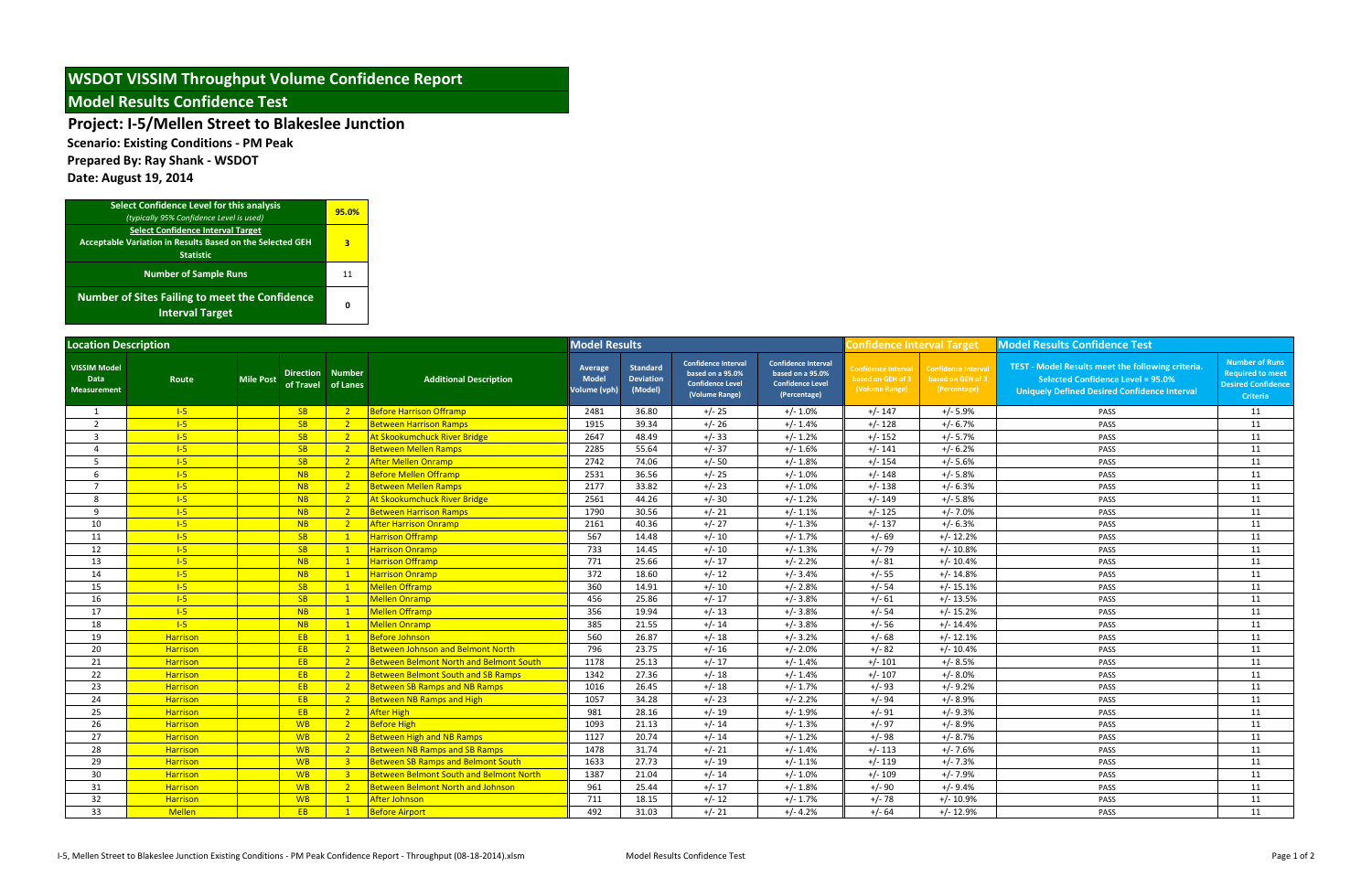| <b>Location Description</b>                              |                              |                  |                               |                |                                       | <b>Model Results</b>                    |                                         |                                                                                      |                                                                                           | <b>Confidence Interval Target</b>                                 |                                                                 | <b>Model Results Confidence Test</b>                                                                                                                 |                                                                                                  |  |
|----------------------------------------------------------|------------------------------|------------------|-------------------------------|----------------|---------------------------------------|-----------------------------------------|-----------------------------------------|--------------------------------------------------------------------------------------|-------------------------------------------------------------------------------------------|-------------------------------------------------------------------|-----------------------------------------------------------------|------------------------------------------------------------------------------------------------------------------------------------------------------|--------------------------------------------------------------------------------------------------|--|
| <b>VISSIM Model</b><br><b>Data</b><br><b>Measurement</b> | Route                        | <b>Mile Post</b> | Direction Number<br>of Travel | of Lanes       | <b>Additional Description</b>         | Average<br><b>Model</b><br>Volume (vph) | <b>Standard</b><br>Deviation<br>(Model) | Confidence Interval<br>based on a 95.0%<br><b>Confidence Level</b><br>(Volume Range) | <b>Confidence Interval</b><br>based on a 95.0%<br><b>Confidence Level</b><br>(Percentage) | <b>Confidence Interval</b><br>based on GEH of 3<br>(Volume Range) | <b>Confidence Interval</b><br>based on GEH of 3<br>(Percentage) | TEST - Model Results meet the following criteria.<br><b>Selected Confidence Level = 95.0%</b><br><b>Uniquely Defined Desired Confidence Interval</b> | <b>Number of Runs</b><br><b>Required to meet</b><br><b>Desired Confidence</b><br><b>Criteria</b> |  |
| 34                                                       | Mellen                       |                  | EB                            | $\mathbf{1}$   | <b>Between Airport and SB Ramps</b>   | 527                                     | 28.29                                   | $+/- 19$                                                                             | $+/- 3.6%$                                                                                | $+/- 66$                                                          | $+/- 12.5%$                                                     | PASS                                                                                                                                                 | 11                                                                                               |  |
| 35                                                       | <b>Mellen</b>                |                  | EB                            | $\mathbf{1}$   | <b>Between SB Ramps and NB Ramps</b>  | 645                                     | 29.54                                   | $+/- 20$                                                                             | $+/- 3.1%$                                                                                | $+/- 74$                                                          | $+/- 11.5%$                                                     | PASS                                                                                                                                                 | 11                                                                                               |  |
| 36                                                       | Mellen                       |                  | EB                            | $\mathbf{1}$   | <b>Between NB Ramps and Ellisbury</b> | 712                                     | 22.36                                   | $+/- 15$                                                                             | $+/- 2.1%$                                                                                | $+/- 78$                                                          | $+/- 11.0%$                                                     | PASS                                                                                                                                                 | 11                                                                                               |  |
| 37                                                       | Mellen                       |                  | EB                            | $\mathbf{1}$   | <b>After Ellisbury</b>                | 669                                     | 20.30                                   | $+/- 14$                                                                             | $+/- 2.0%$                                                                                | $+/- 75$                                                          | $+/- 11.3%$                                                     | PASS                                                                                                                                                 | 11                                                                                               |  |
| 38                                                       | Mellen                       |                  | <b>WB</b>                     | $\mathbf{1}$   | <b>Before Ellisbury</b>               | 674                                     | 21.14                                   | $+/- 14$                                                                             | $+/- 2.1%$                                                                                | $+/- 75$                                                          | $+/- 11.1%$                                                     | PASS                                                                                                                                                 | 11                                                                                               |  |
| 39                                                       | Mellen                       |                  | <b>WB</b>                     | $\sqrt{2}$     | <b>Between Elisburry and NB Ramps</b> | 695                                     | 22.50                                   | $+/- 15$                                                                             | $+/- 2.2%$                                                                                | $+/- 76$                                                          | $+/- 11.0%$                                                     | PASS                                                                                                                                                 | 11                                                                                               |  |
| 40                                                       | Mellen                       |                  | <b>WB</b>                     | $\mathbf{1}$   | <b>Between NB Ramps and SB Ramps</b>  | 601                                     | 25.23                                   | $+/- 17$                                                                             | $+/- 2.8%$                                                                                | $+/- 71$                                                          | $+/- 11.8%$                                                     | PASS                                                                                                                                                 | 11                                                                                               |  |
| 41                                                       | Mellen                       |                  | <b>WB</b>                     | $\mathbf{1}$   | <b>Between SB Ramps and Airport</b>   | 385                                     | 8.72                                    | $+/- 6$                                                                              | $+/- 1.5%$                                                                                | $+/- 56$                                                          | $+/- 14.4%$                                                     | PASS                                                                                                                                                 | 11                                                                                               |  |
| 42                                                       | Mellen                       |                  | <b>WB</b>                     | $\mathbf{1}$   | <b>After Airport</b>                  | 361                                     | 12.54                                   | $+/- 8$                                                                              | $+/- 2.3%$                                                                                | $+/- 54$                                                          | $+/- 15.1%$                                                     | PASS                                                                                                                                                 | 11                                                                                               |  |
| 43                                                       | Johnson                      |                  | NB                            | $\mathbf{1}$   | South of Harrison Intersection        | 364                                     | 19.28                                   | $+/- 13$                                                                             | $+/- 3.6%$                                                                                | $+/- 55$                                                          | $+/- 15.0%$                                                     | PASS                                                                                                                                                 | 11                                                                                               |  |
| 44                                                       | Johnson                      |                  | NB                            | $\mathbf{1}$   | North of Harrison Intersection        | 191                                     | 6.41                                    | $+/- 4$                                                                              | $+/- 2.2%$                                                                                | $+/- 38$                                                          | $+/- 20.1%$                                                     | PASS                                                                                                                                                 | 11                                                                                               |  |
| 45                                                       | Johnson                      |                  | SB                            | $\mathbf{1}$   | North of Harrison Intersection        | 195                                     | 10.93                                   | $+/- 7$                                                                              | $+/- 3.8%$                                                                                | $+/- 39$                                                          | $+/- 20.0%$                                                     | PASS                                                                                                                                                 | 11                                                                                               |  |
| 46                                                       | Johnson                      |                  | SB                            | $\mathbf{1}$   | South of Harrison Intersection        | 385                                     | 10.67                                   | $+/- 7$                                                                              | $+/- 1.9%$                                                                                | $+/- 56$                                                          | $+/- 14.5%$                                                     | PASS                                                                                                                                                 | 11                                                                                               |  |
| 47                                                       | <b>Belmont North</b>         |                  | NB                            | $\mathbf{1}$   | South of Harrison Intersection        | 220                                     | 9.90                                    | $+/- 7$                                                                              | $+/- 3.0%$                                                                                | $+/- 42$                                                          | $+/- 19.1%$                                                     | PASS                                                                                                                                                 | 11                                                                                               |  |
| 48                                                       | <b>Belmont North</b>         |                  | NB                            | $\mathbf{1}$   | North of Harrison Intersection        | 439                                     | 18.44                                   | $+/- 12$                                                                             | $+/- 2.8%$                                                                                | $+/- 60$                                                          | $+/- 13.7%$                                                     | PASS                                                                                                                                                 | 11                                                                                               |  |
| 49                                                       | <b>Belmont North</b>         |                  | SB                            | $\mathbf{1}$   | North of Harrison Intersection        | 383                                     | 10.39                                   | $+/- 7$                                                                              | $+/- 1.8%$                                                                                | $+/- 56$                                                          | $+/- 14.7%$                                                     | PASS                                                                                                                                                 | 11                                                                                               |  |
| 50                                                       | <b>Belmont North</b>         |                  | SB                            | $\mathbf{1}$   | South of Harrison Intersection        | 208                                     | 8.32                                    | $+/- 6$                                                                              | $+/- 2.7%$                                                                                | $+/- 41$                                                          | $+/- 19.5%$                                                     | PASS                                                                                                                                                 | 11                                                                                               |  |
| 51                                                       | <b>Belmont South</b>         |                  | NB                            | $\mathbf{1}$   | South of Harrison Intersection        | 182                                     | 6.17                                    | $+/- 4$                                                                              | $+/- 2.3%$                                                                                | $+/- 38$                                                          | $+/- 20.9%$                                                     | PASS                                                                                                                                                 | 11                                                                                               |  |
| 52                                                       | <b>Belmont South</b>         |                  | SB                            | $\overline{1}$ | <b>South of Harrison Intersection</b> | 263                                     | 13.47                                   | $+/-9$                                                                               | $+/- 3.4%$                                                                                | $+/- 46$                                                          | $+/- 17.5%$                                                     | PASS                                                                                                                                                 | 11                                                                                               |  |
| 53                                                       | <b>High</b>                  |                  | NB                            | $\overline{1}$ | South of Harrison Intersection        | 126                                     | 11.40                                   | $+/- 8$                                                                              | $+/- 6.1%$                                                                                | $+/- 31$                                                          | $+/- 24.6%$                                                     | PASS                                                                                                                                                 | 11                                                                                               |  |
| 54                                                       | <b>High</b>                  |                  | <b>NB</b>                     | $\overline{1}$ | <b>North of Harrison Intersection</b> | 132                                     | 11.99                                   | $+/- 8$                                                                              | $+/- 6.1%$                                                                                | $+/- 32$                                                          | $+/- 24.2%$                                                     | PASS                                                                                                                                                 | 11                                                                                               |  |
| 55                                                       | <b>High</b>                  |                  | SB                            | $\overline{1}$ | <b>North of Harrison Intersection</b> | 76                                      | 7.42                                    | $+/- 5$                                                                              | $+/- 6.6%$                                                                                | $+/- 24$                                                          | $+/- 31.6%$                                                     | PASS                                                                                                                                                 | 11                                                                                               |  |
| 56                                                       | <b>High</b>                  |                  | SB                            | $\overline{1}$ | <b>South of Harrison Intersection</b> | 114                                     | 10.10                                   | $+/- 7$                                                                              | $+/- 6.0%$                                                                                | $+/- 30$                                                          | $+/- 26.0%$                                                     | PASS                                                                                                                                                 | 11                                                                                               |  |
| 57                                                       | Airport                      |                  | NB                            | $\sqrt{1}$     | South of Mellen Intersection          | 41                                      | 3.26                                    | $+/- 2$                                                                              | $+/- 5.3%$                                                                                | $+/- 16$                                                          | $+/- 40.0%$                                                     | PASS                                                                                                                                                 | 11                                                                                               |  |
| 58                                                       | <b>Water Treatment Plant</b> |                  | NB                            | $\sqrt{1}$     | North of Mellen Intersection          | 9                                       | 2.33                                    | $+/- 2$                                                                              | $+/- 17.9%$                                                                               | $+/- 7$                                                           | $+/- 74.5%$                                                     | PASS                                                                                                                                                 | 11                                                                                               |  |
| 59                                                       | <b>Water Treatment Plant</b> |                  | SB                            | $\mathbf{1}$   | North of Mellen Intersection          | 19                                      | 2.89                                    | $+/- 2$                                                                              | $+/- 10.1%$                                                                               | $+/- 10$                                                          | $+/- 52.1%$                                                     | PASS                                                                                                                                                 | 11                                                                                               |  |
| 60                                                       | Airport                      |                  | SB                            | $\mathbf{1}$   | <b>South of Mellen Intersection</b>   | 41                                      | 4.79                                    | $+/- 3$                                                                              | $+/- 7.8%$                                                                                | $+/- 16$                                                          | $+/- 38.9%$                                                     | PASS                                                                                                                                                 | 11                                                                                               |  |
| 61                                                       | Ellisbury                    |                  | NB                            | $\mathbf{1}$   | <b>South of Mellen Intersection</b>   | 38                                      | 5.82                                    | $+/- 4$                                                                              | $+/- 10.4%$                                                                               | $+/- 16$                                                          | $+/- 41.2%$                                                     | PASS                                                                                                                                                 | 11                                                                                               |  |
| 62                                                       | Ellisbury                    |                  | NB                            | $\mathbf{1}$   | North of Mellen Intersection          | 16                                      | 4.32                                    | $+/- 3$                                                                              | $+/- 18.7%$                                                                               | $+/- 10$                                                          | $+/- 61.1%$                                                     | PASS                                                                                                                                                 | 11                                                                                               |  |
| 63                                                       | Ellisbury                    |                  | SB                            | $\mathbf{1}$   | North of Mellen Intersection          | 11                                      | 2.61                                    | $+/- 2$                                                                              | $+/- 16.4%$                                                                               | $+/- 8$                                                           | $+/- 69.9%$                                                     | PASS                                                                                                                                                 | 11                                                                                               |  |
| 64                                                       | Ellisbury                    |                  | SB                            |                | <b>South of Mellen Intersection</b>   | 56                                      | 8.23                                    | $+/- 6$                                                                              | $+/-9.9%$                                                                                 | $+/- 20$                                                          | $+/- 35.1%$                                                     | PASS                                                                                                                                                 | 11                                                                                               |  |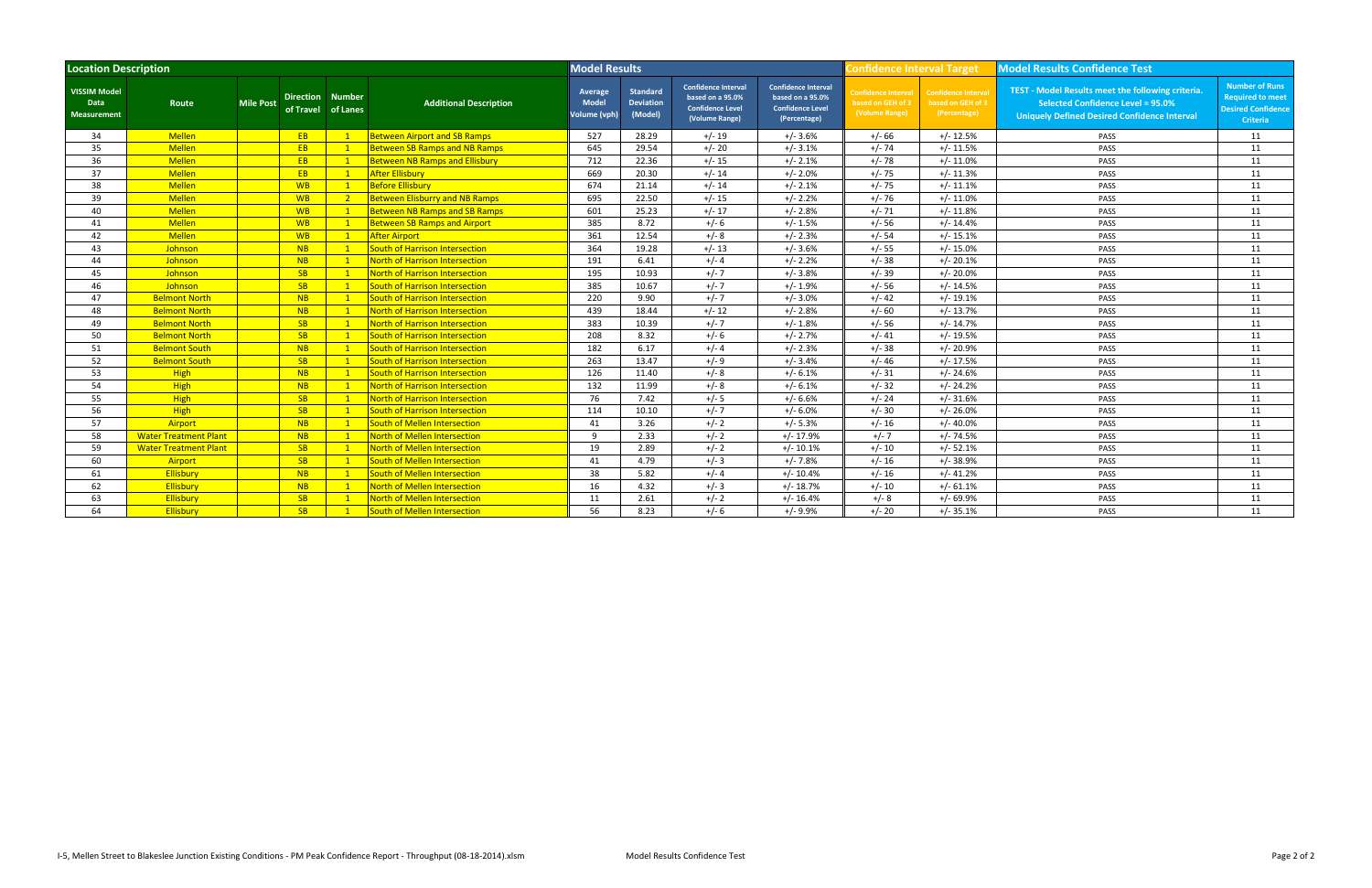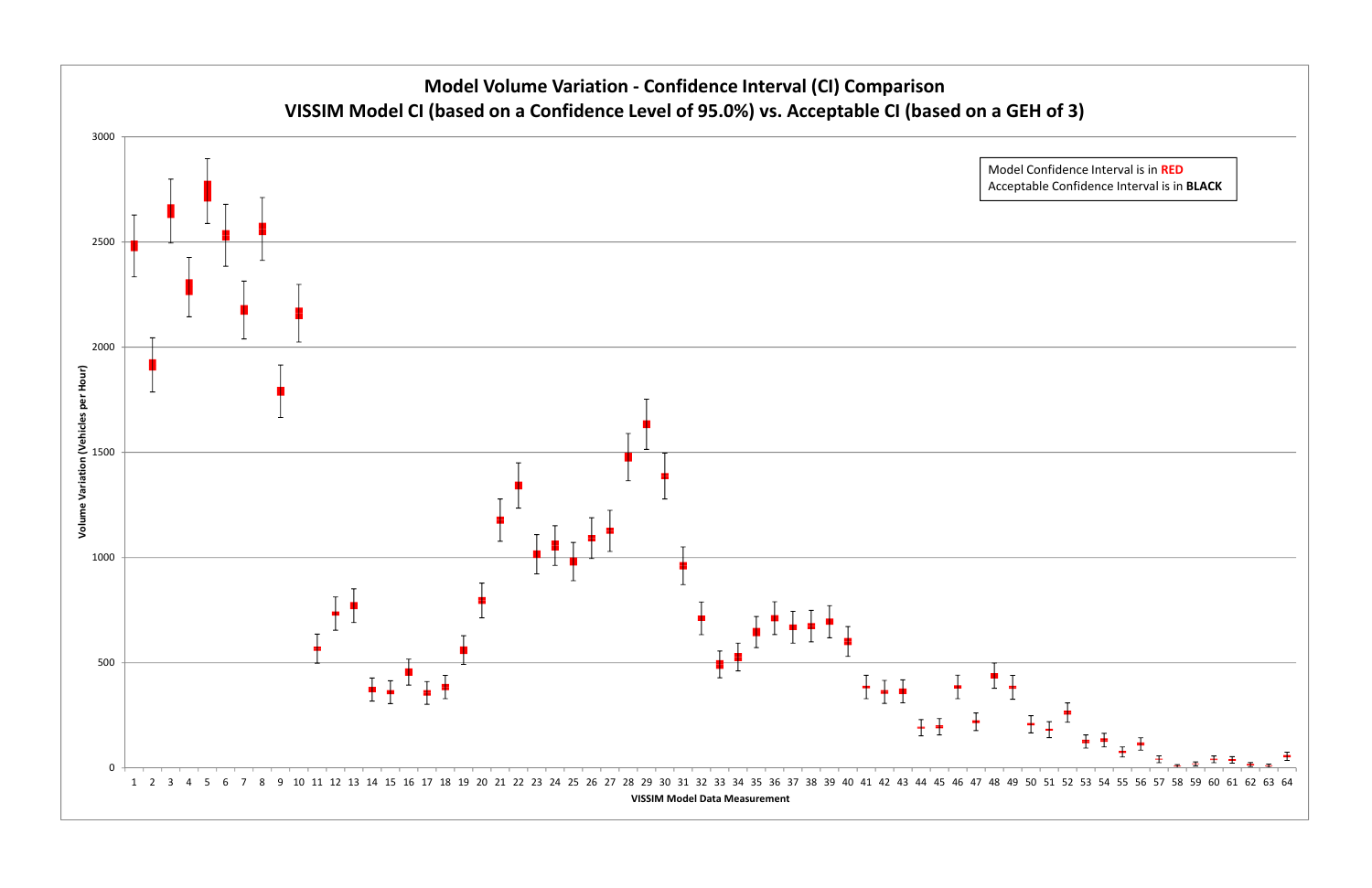**Scenario: Existing Conditions ‐ PM Peak**

**Prepared By: Ray Shank ‐ WSDOT**

**Date: August 19, 2014**

#### **Confidence Test: Passed**

**Notes:**

Δ = Allowable Travel Time Variation (+/‐ seconds)

t <sup>=</sup> Travel Time (seconds)

L <sup>=</sup> Length (feet)

S <sup>=</sup> Free Flow Speed (mph); Under certain circumstances the Posted Speed Limit may be used

| <b>Number of Sample Runs</b>                                                          | 11    |                |
|---------------------------------------------------------------------------------------|-------|----------------|
| Select Confidence Level for this analysis<br>(typically 95% Confidence Level is used) | 95.0% |                |
| Number of Sites Failing to meet the Confidence Interval Target                        | O     | <b>Confide</b> |

| <b>Analysis Interval</b> |      |  |  |  |  |  |  |  |  |
|--------------------------|------|--|--|--|--|--|--|--|--|
| <b>Model Start Time</b>  | 900  |  |  |  |  |  |  |  |  |
| <b>Model End Time</b>    | 4500 |  |  |  |  |  |  |  |  |

| <b>Confidence Interval Target</b>                                | <b>Uninterrupted Flow</b> | ▵<br><u>4.4</u>              |
|------------------------------------------------------------------|---------------------------|------------------------------|
| Acceptable Variation in Results<br><b>Based on Facility Type</b> | <b>Interrupted Flow</b>   | Δ<br>$0.1 * 5280 S$<br>3600L |

| <b>Location Description</b>             |               |                                                                           |                                                                             |                                      |                               |                         |                             | <b>Model Results</b> |                                         |                                                                         |                                                                                                           |                       |                                                                                                         | Confidence Interval Target Model Results Confidence Test                                                                               |                                                                                           |  |
|-----------------------------------------|---------------|---------------------------------------------------------------------------|-----------------------------------------------------------------------------|--------------------------------------|-------------------------------|-------------------------|-----------------------------|----------------------|-----------------------------------------|-------------------------------------------------------------------------|-----------------------------------------------------------------------------------------------------------|-----------------------|---------------------------------------------------------------------------------------------------------|----------------------------------------------------------------------------------------------------------------------------------------|-------------------------------------------------------------------------------------------|--|
| <b>VISSIM Model Data</b><br>Measurement | Route         | <b>Start Location</b>                                                     | <b>End Location</b>                                                         | <b>Distance</b><br>(f <sup>t</sup> ) | <b>Additional Description</b> | <b>Facility Type</b>    | Free-Flow<br>Speed<br>(MPH) |                      | <b>Model Travel</b><br><b>Deviation</b> | Standard based on a 95.0%<br><b>Confidence Level</b><br>$(+/-$ seconds) | Confidence Interval Confidence Interval<br>based on a 95.0%<br><b>Confidence Level</b><br>(+/-Percentage) | Type<br>(+/- seconds) | fidence Interval Confidence Interval<br>sed on Facility based on Facility<br>Type<br>$(+/-$ Percentage) | TEST - Model Results meet the following criteria.<br>Selected Confidence Level = 95.0%<br>Uniquely Defined Desired Confidence Interval | Number of Runs<br><b>Required to meet</b><br><b>Desired Confidence</b><br><b>Criteria</b> |  |
|                                         | Harrison (WB) | <b>W</b> Bridge St                                                        | <b>Caveness Dr</b>                                                          | 4313                                 | <b>College</b>                | Interrupted Flow        | 30 <sup>°</sup>             | 159                  | 13.79                                   | $+/-9$                                                                  | $+/- 5.8%$                                                                                                | $+/- 31$              | +/- 19.4%                                                                                               | PASS                                                                                                                                   | 11                                                                                        |  |
|                                         | Harrison (EB) | <b>Caveness Dr</b>                                                        | <b>W</b> Bridge St                                                          | 4316                                 |                               | <b>Interrupted Flow</b> | 30                          | 166                  | 4.16                                    | $+/-3$                                                                  | $+/- 1.7%$                                                                                                | $+/- 34$              | $+/- 20.3%$                                                                                             | PASS                                                                                                                                   | 11                                                                                        |  |
|                                         | Mellen (EB)   | <b>Military Rd</b>                                                        | Yew St                                                                      | 2515                                 |                               | Interrupted Flow        | 30 <sup>°</sup>             | 97                   | 11.39                                   | $+/- 8$                                                                 | +/- 7.9%                                                                                                  | $+/- 20$              | +/- 20.5%                                                                                               | PASS                                                                                                                                   | 11                                                                                        |  |
|                                         | Mellen (WB)   | Yew St                                                                    | <b>Military Rd</b>                                                          | 2506                                 |                               | Interrupted Flow        | 30                          | 121                  | 20.32                                   | $+/- 14$                                                                | $+/- 11.3%$                                                                                               | $+/- 33$              | $+/- 27.1%$                                                                                             | PASS                                                                                                                                   | 11                                                                                        |  |
|                                         | $I-5(NB)$     | of Mellen Couplet)                                                        | Bridge over minor road (South   Padrick Rd (North of Blakeslee<br>Junction) | 19865                                |                               | Unintterrupted Flow     | 60                          | 221                  | 0.30                                    | $+/- 0$                                                                 | $+/- 0.1%$                                                                                                | $+/- 11$              | $+/- 5.2%$                                                                                              | PASS                                                                                                                                   | 11                                                                                        |  |
|                                         | $I-S(SB)$     | Padrick Rd (North of Blakeslee Bridge over minor road (South<br>Junction) | of Mellen Couplet)                                                          | 19841                                |                               | Unintterrupted Flow     | 60                          | 221                  | 0.43                                    | $+/- 0$                                                                 | $+/- 0.1%$                                                                                                | $+/- 11$              | $+/- 5.2%$                                                                                              | PASS                                                                                                                                   | 11                                                                                        |  |

#### **WSDOT VISSIM Travel Time Confidence Report Model Results Confidence Test**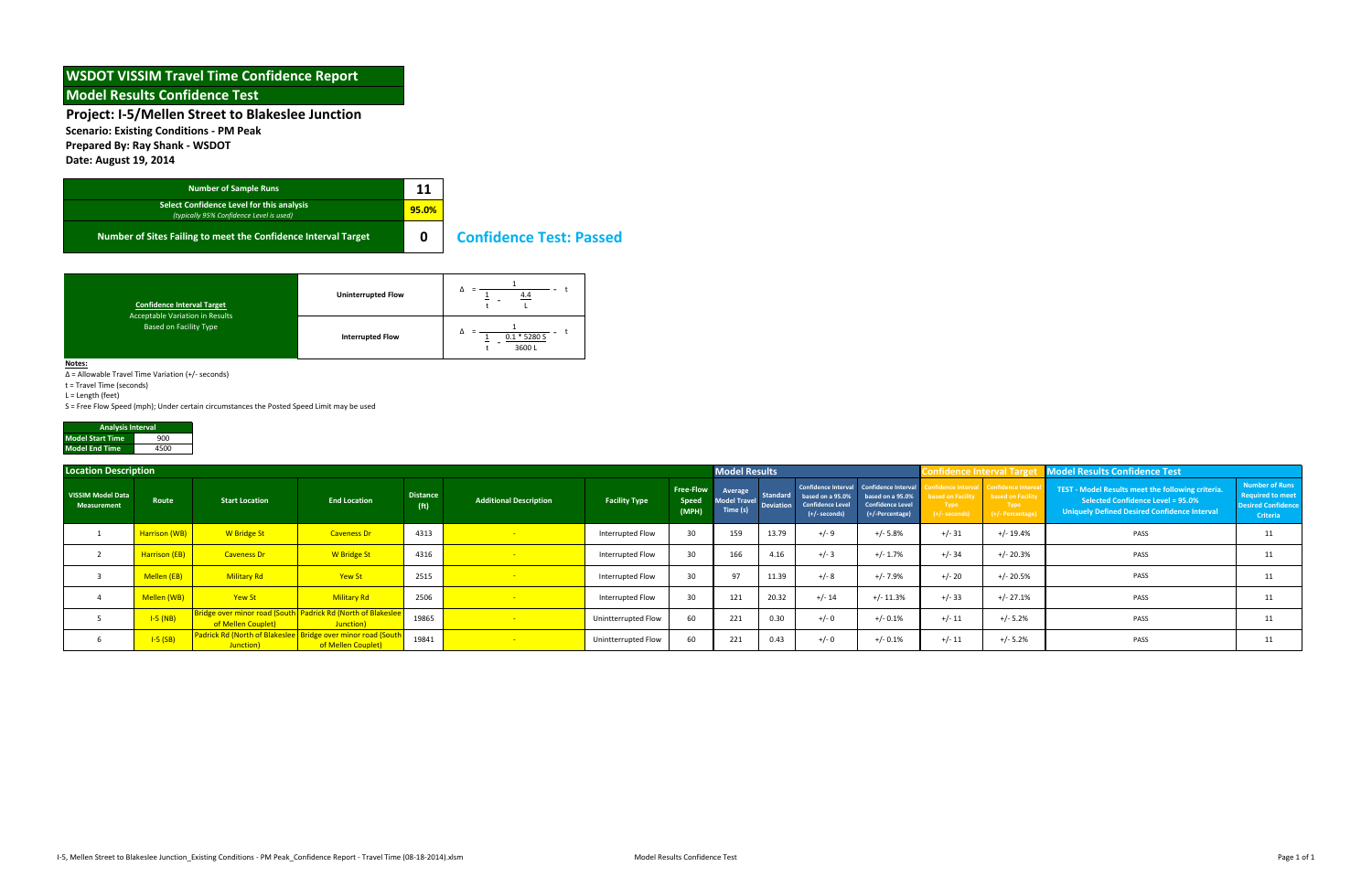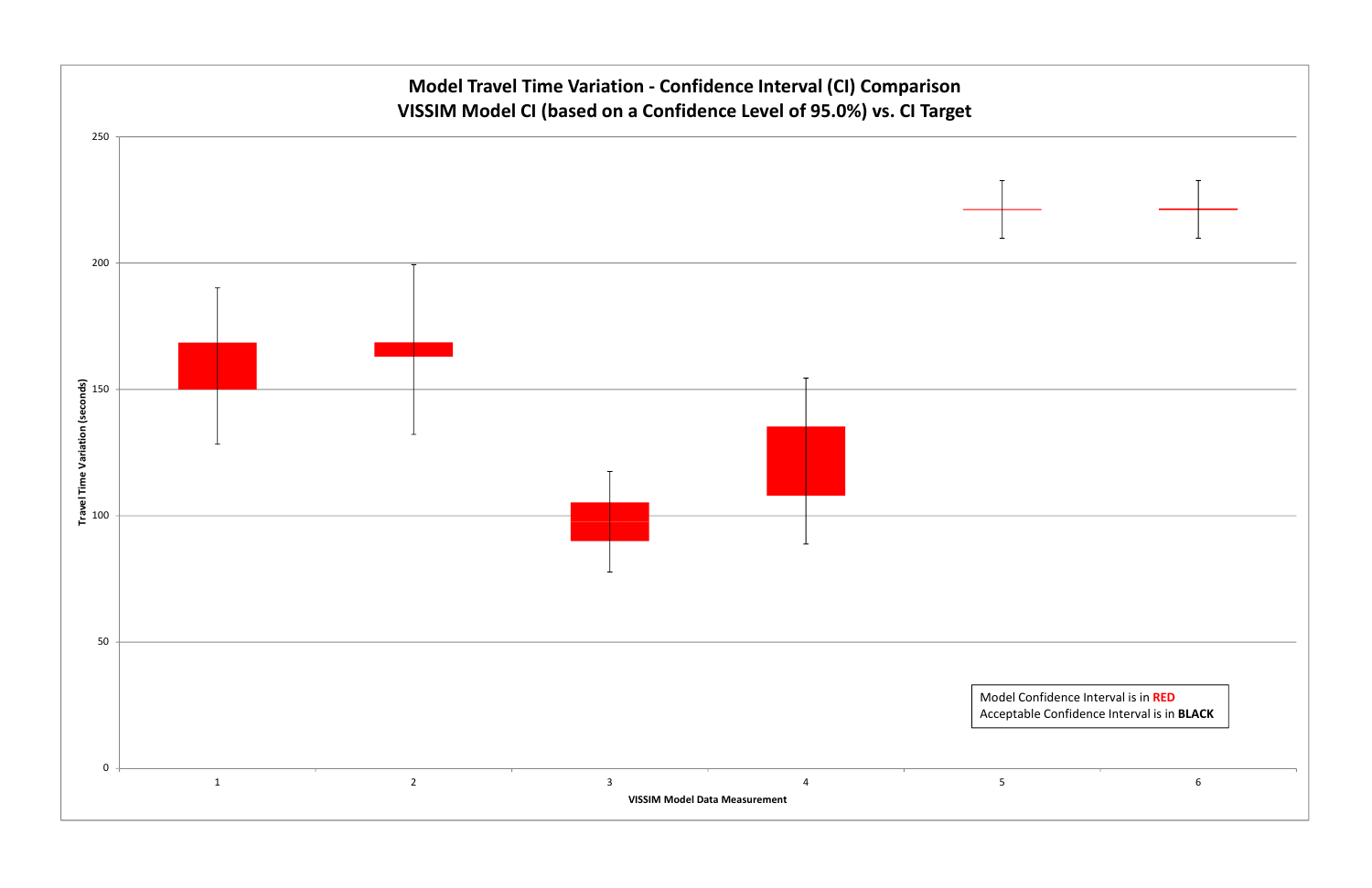# **Attachment C**

**Calibration Report Vehicle Throughput and Travel Time**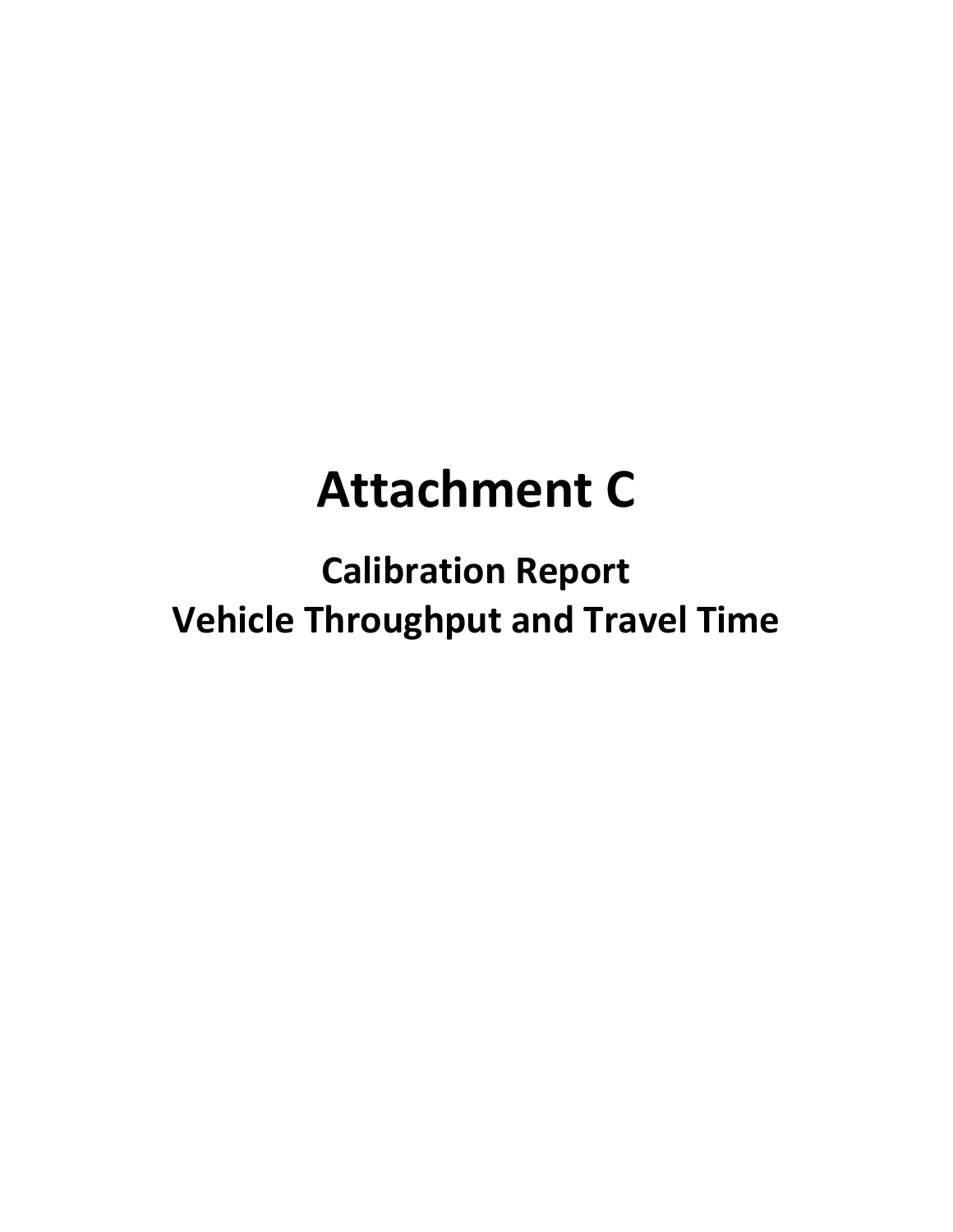**Scenario: Existing Conditions ‐ PM Peak**

**Prepared By: Ray Shank ‐ WSDOT**

**Date: August 18, 2014**

| <b>Location Description</b>                    |                 |                               |                           |                                |                      | "Field" Volumes              |                                     | Model Volume                         |                                         | <b>Calibration Test</b> |            |                                   |  |
|------------------------------------------------|-----------------|-------------------------------|---------------------------|--------------------------------|----------------------|------------------------------|-------------------------------------|--------------------------------------|-----------------------------------------|-------------------------|------------|-----------------------------------|--|
| <b>VISSIM Model Data</b><br><b>Measurement</b> | Route           | Direction of<br><b>Travel</b> | <b>Number of</b><br>Lanes | <b>Additional Description</b>  | <b>Facility Type</b> | <b>Total Volume</b><br>(vph) | <b>Vehicles Per</b><br>Lane (vphpl) | <b>Average Total</b><br>Volume (vph) | Average<br>Vehicles Per<br>Lane (vphpl) | <b>GEH Target</b>       | <b>GEH</b> | <b>Calibration</b><br><b>Test</b> |  |
|                                                |                 | SB                            | $\sqrt{2}$                | <b>Before Harrison Offramp</b> | Interstate           | 2435                         | 1218                                | 2481                                 | 1240                                    | 3.0                     | 0.7        | PASS                              |  |
|                                                |                 | SB                            | $\sqrt{2}$                | <b>Between Harrison Ramps</b>  | <b>Interstate</b>    | 1870                         | 935                                 | 1915                                 | 958                                     | 3.0                     | 0.7        | PASS                              |  |
|                                                |                 | SB                            | 2 <sup>2</sup>            | At Skookumchuck River Bridge   | Interstate           | 2590                         | 1295                                | 2647                                 | 1323                                    | 3.0                     | 0.8        | <b>PASS</b>                       |  |
|                                                |                 | SB                            | 2 <sup>2</sup>            | <b>Between Mellen Ramps</b>    | <b>Interstate</b>    | 2240                         | 1120                                | 2285                                 | 1143                                    | 3.0                     | 0.7        | PASS                              |  |
|                                                |                 | SB                            | 2 <sup>2</sup>            | <b>After Mellen Onramp</b>     | Interstate           | 2705                         | 1353                                | 2742                                 | 1371                                    | 3.0                     | 0.5        | <b>PASS</b>                       |  |
|                                                |                 | NB                            | 2 <sup>7</sup>            | <b>Before Mellen Offramp</b>   | <b>Interstate</b>    | 2505                         | 1253                                | 2531                                 | 1266                                    | 3.0                     | 0.4        | PASS                              |  |
|                                                |                 | NB                            | 2 <sup>7</sup>            | <b>Between Mellen Ramps</b>    | Interstate           | 2145                         | 1073                                | 2177                                 | 1089                                    | 3.0                     | 0.5        | <b>PASS</b>                       |  |
| 8 <sup>2</sup>                                 |                 | NB                            | 2 <sup>7</sup>            | At Skookumchuck River Bridge   | Interstate           | 2540                         | 1270                                | 2561                                 | 1281                                    | 3.0                     | 0.3        | PASS                              |  |
| 9 <sup>°</sup>                                 |                 | NB                            | 2 <sup>1</sup>            | <b>Between Harrison Ramps</b>  | Interstate           | 1785                         | 893                                 | 1790                                 | 895                                     | 3.0                     | 0.1        | <b>PASS</b>                       |  |
| 10                                             |                 | NB                            | 2 <sup>1</sup>            | <b>After Harrison Onramp</b>   | <b>Interstate</b>    | 2170                         | 1085                                | 2161                                 | 1081                                    | 3.0                     | 0.1        | PASS                              |  |
| 11                                             |                 | <b>SB</b>                     | 1                         | <b>Harrison Offramp</b>        | Interstate           | 565                          | 565                                 | 567                                  | 567                                     | 3.0                     | 0.1        | <b>PASS</b>                       |  |
| 12                                             |                 | SB                            | $\mathbf{1}$              | <b>Harrison Onramp</b>         | <b>Interstate</b>    | 720                          | 720                                 | 733                                  | 733                                     | 3.0                     | 0.5        | PASS                              |  |
| 13                                             |                 | NB                            | 1                         | <b>Harrison Offramp</b>        | Interstate           | 755                          | 755                                 | 771                                  | 771                                     | 3.0                     | 0.6        | PASS                              |  |
| 14                                             |                 | NB                            | 1                         | <b>Harrison Onramp</b>         | <b>Interstate</b>    | 385                          | 385                                 | 372                                  | 372                                     | 3.0                     | 0.7        | PASS                              |  |
| <b>15</b>                                      |                 | <b>SB</b>                     | $\mathbf{1}$              | <b>Mellen Offramp</b>          | Interstate           | 350                          | 350                                 | 360                                  | 360                                     | 3.0                     | 0.5        | PASS                              |  |
| 16                                             |                 | <b>SB</b>                     | $\mathbf{1}$              | <b>Mellen Onramp</b>           | Interstate           | 465                          | 465                                 | 456                                  | 456                                     | 3.0                     | 0.4        | PASS                              |  |
| 17                                             |                 | NB                            | 1                         | <b>Mellen Offramp</b>          | Interstate           | 360                          | 360                                 | 356                                  | 356                                     | 3.0                     | 0.2        | <b>PASS</b>                       |  |
| <b>18</b>                                      | $-5$            | NB                            | $\mathbf{1}$              | <b>Mellen Onramp</b>           | Interstate           | 395                          | 395                                 | 385                                  | 385                                     | 3.0                     | 0.5        | PASS                              |  |
| <b>19</b>                                      | <b>Harrison</b> | EB.                           |                           | <b>Before Johnson</b>          | Local                | 560                          | 560                                 | 560                                  | 560                                     | 5.0                     | 0.0        | PASS                              |  |

| Number of Sample Runs                                  | 11 |  |
|--------------------------------------------------------|----|--|
| <b>Number of Sites Failing to meet the Calibration</b> |    |  |
| <b>Target</b>                                          |    |  |

## **WSDOT VISSIM Throughput Volume Calibration Test**

## **Calibration Targets**

| <b>Criteria</b>                                 | <b>Target Details</b>                                    |  |  |  |  |  |  |  |  |
|-------------------------------------------------|----------------------------------------------------------|--|--|--|--|--|--|--|--|
| GEH < 3.0                                       | All state facility segments within the calibration area  |  |  |  |  |  |  |  |  |
| GEH < 3.0                                       | All entry and exit locations within the calibration area |  |  |  |  |  |  |  |  |
| GEH < 3.0                                       | All entrance and exit ramps within the calibration area  |  |  |  |  |  |  |  |  |
| GEH < 5.0                                       | At least 85% of applicable local roadway segments        |  |  |  |  |  |  |  |  |
| Sum of all segment flows within the calibration | Within 5%                                                |  |  |  |  |  |  |  |  |
| larea                                           |                                                          |  |  |  |  |  |  |  |  |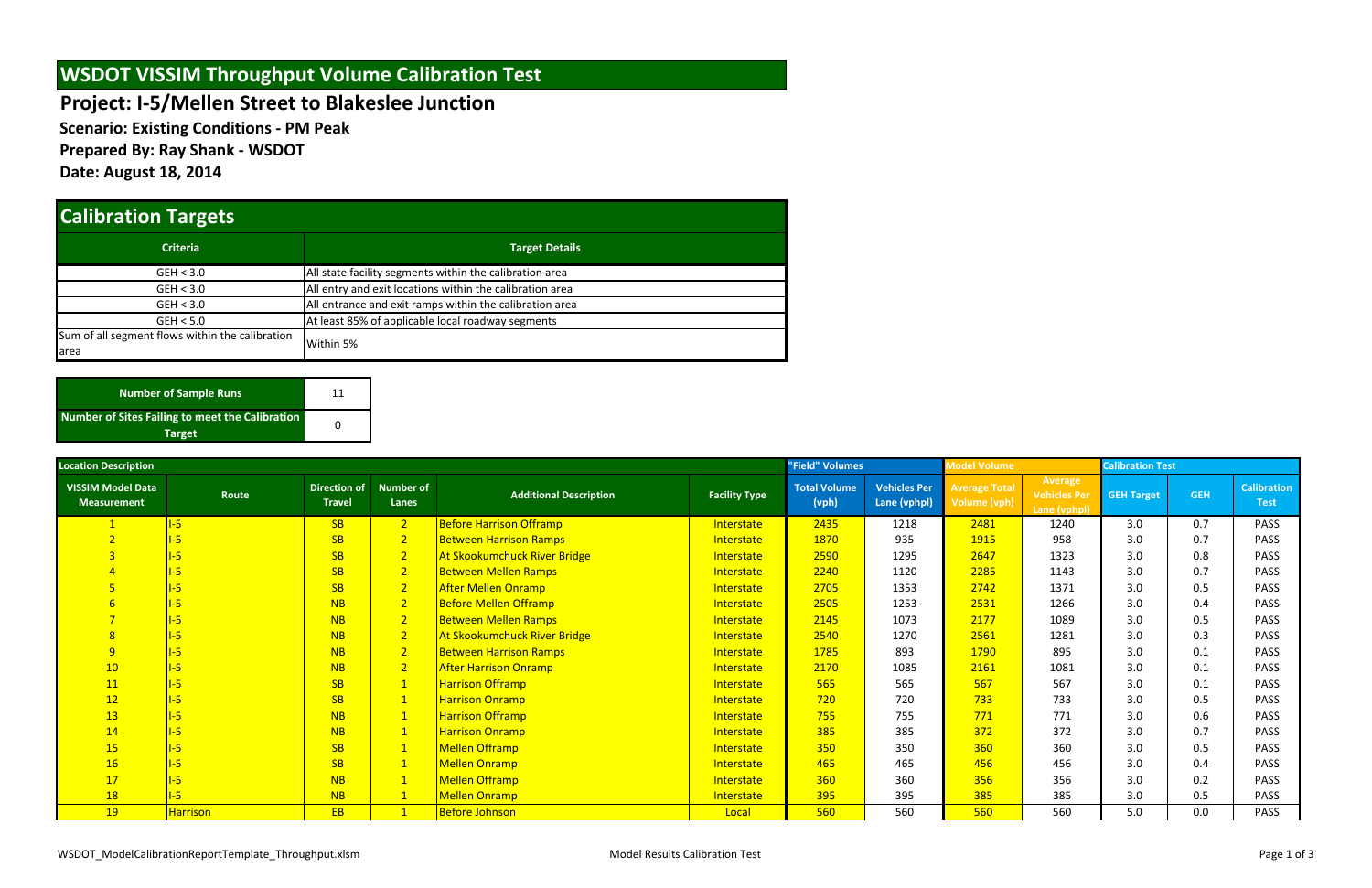| <b>Location Description</b>                    |                              |                                      |                           |                                                |                      | "Field" Volumes              |                                     | <b>Model Volume</b>                  |                                                | <b>Calibration Test</b> |            |                                   |
|------------------------------------------------|------------------------------|--------------------------------------|---------------------------|------------------------------------------------|----------------------|------------------------------|-------------------------------------|--------------------------------------|------------------------------------------------|-------------------------|------------|-----------------------------------|
| <b>VISSIM Model Data</b><br><b>Measurement</b> | Route                        | <b>Direction of</b><br><b>Travel</b> | <b>Number of</b><br>Lanes | <b>Additional Description</b>                  | <b>Facility Type</b> | <b>Total Volume</b><br>(vph) | <b>Vehicles Per</b><br>Lane (vphpl) | <b>Average Total</b><br>Volume (vph) | Average<br><b>Vehicles Per</b><br>Lane (vphpl) | <b>GEH Target</b>       | <b>GEH</b> | <b>Calibration</b><br><b>Test</b> |
| 20 <sub>2</sub>                                | <b>Harrison</b>              | EB <sup>1</sup>                      | 2 <sup>1</sup>            | <b>Between Johnson and Belmont North</b>       | Local                | 790                          | 395                                 | 796                                  | 398                                            | 5.0                     | 0.1        | <b>PASS</b>                       |
| 21                                             | <b>Harrison</b>              | <b>EB</b>                            | 2 <sup>2</sup>            | <b>Between Belmont North and Belmont South</b> | Local                | 1155                         | 578                                 | 1178                                 | 589                                            | 5.0                     | 0.5        | <b>PASS</b>                       |
| 22                                             | <b>Harrison</b>              | <b>EB</b>                            | 2 <sup>1</sup>            | <b>Between Belmont South and SB Ramps</b>      | Local                | 1315                         | 658                                 | 1342                                 | 671                                            | 5.0                     | 0.5        | <b>PASS</b>                       |
| 23                                             | <b>Harrison</b>              | <b>EB</b>                            | 2 <sup>1</sup>            | <b>Between SB Ramps and NB Ramps</b>           | Local                | 1015                         | 508                                 | 1016                                 | 508                                            | 5.0                     | 0.0        | PASS                              |
| 24                                             | Harrison                     | EB                                   | 2 <sup>1</sup>            | <b>Between NB Ramps and High</b>               | Local                | 1045                         | 523                                 | 1057                                 | 528                                            | 5.0                     | 0.3        | PASS                              |
| 25                                             | <b>Harrison</b>              | <b>EB</b>                            | 2 <sup>1</sup>            | <b>After High</b>                              | Local                | 965                          | 483                                 | 981                                  | 490                                            | 5.0                     | 0.4        | PASS                              |
| 26                                             | <b>Harrison</b>              | <b>WB</b>                            | 2 <sup>1</sup>            | <b>Before High</b>                             | Local                | 1100                         | 550                                 | 1093                                 | 546                                            | 5.0                     | 0.2        | <b>PASS</b>                       |
| 27                                             | Harrison                     | <b>WB</b>                            | 2 <sup>1</sup>            | <b>Between High and NB Ramps</b>               | Local                | 1140                         | 570                                 | 1127                                 | 564                                            | 5.0                     | 0.3        | PASS                              |
| 28                                             | <b>Harrison</b>              | <b>WB</b>                            | 2 <sup>1</sup>            | <b>Between NB Ramps and SB Ramps</b>           | Local                | 1480                         | 740                                 | 1478                                 | 739                                            | 5.0                     | 0.0        | PASS                              |
| 29                                             | <b>Harrison</b>              | <b>WB</b>                            | 3 <sup>1</sup>            | <b>Between SB Ramps and Belmont South</b>      | Local                | 1625                         | 542                                 | 1633                                 | 544                                            | 5.0                     | 0.1        | PASS                              |
| 30                                             | Harrison                     | <b>WB</b>                            | 3 <sup>1</sup>            | <b>Between Belmont South and Belmont North</b> | Local                | 1385                         | 462                                 | 1387                                 | 462                                            | 5.0                     | 0.0        | <b>PASS</b>                       |
| 31                                             | Harrison                     | <b>WB</b>                            | 2 <sup>1</sup>            | <b>Between Belmont North and Johnson</b>       | Local                | 970                          | 485                                 | 961                                  | 481                                            | 5.0                     | 0.2        | PASS                              |
| 32                                             | <b>Harrison</b>              | <b>WB</b>                            | $\boxed{1}$               | After Johnson                                  | Local                | 705                          | 705                                 | 711                                  | 711                                            | 5.0                     | 0.2        | PASS                              |
| 33                                             | <b>Mellen</b>                | EB <sup>1</sup>                      | 1                         | <b>Before Airport</b>                          | Local                | 510                          | 510                                 | 492                                  | 492                                            | 5.0                     | 0.8        | PASS                              |
| 34                                             | Mellen                       | <b>EB</b>                            | 1                         | <b>Between Airport and SB Ramps</b>            | Local                | 545                          | 545                                 | 527                                  | 527                                            | 5.0                     | 0.8        | <b>PASS</b>                       |
| 35                                             | Mellen                       | <b>EB</b>                            | 1                         | <b>Between SB Ramps and NB Ramps</b>           | Local                | 645                          | 645                                 | 645                                  | 645                                            | 5.0                     | 0.0        | PASS                              |
| 36                                             | Mellen                       | <b>EB</b>                            | 1                         | <b>Between NB Ramps and Ellisbury</b>          | Local                | 710                          | 710                                 | 712                                  | 712                                            | 5.0                     | 0.1        | PASS                              |
| 37                                             | Mellen                       | <b>EB</b>                            | $\mathbf{1}$              | <b>After Ellisbury</b>                         | Local                | 670                          | 670                                 | 669                                  | 669                                            | 5.0                     | 0.1        | PASS                              |
| 38                                             | Mellen                       | <b>WB</b>                            | 1                         | <b>Before Ellisbury</b>                        | Local                | 675                          | 675                                 | 674                                  | 674                                            | 5.0                     | 0.0        | <b>PASS</b>                       |
| 39                                             | Mellen                       | <b>WB</b>                            | 2 <sup>1</sup>            | <b>Between Elisburry and NB Ramps</b>          | Local                | 705                          | 353                                 | 695                                  | 348                                            | 5.0                     | 0.3        | PASS                              |
| 40                                             | Mellen                       | <b>WB</b>                            | $\mathbf{1}$              | <b>Between NB Ramps and SB Ramps</b>           | Local                | 605                          | 605                                 | 601                                  | 601                                            | 5.0                     | 0.2        | PASS                              |
| 41                                             | Mellen                       | <b>WB</b>                            | $\mathbf{1}$              | <b>Between SB Ramps and Airport</b>            | Local                | 390                          | 390                                 | 385                                  | 385                                            | 5.0                     | 0.3        | PASS                              |
| 42                                             | Mellen                       | <b>WB</b>                            | $\mathbf{1}$              | <b>After Airport</b>                           | Local                | 365                          | 365                                 | 361                                  | 361                                            | 5.0                     | 0.2        | <b>PASS</b>                       |
| 43                                             | Johnson                      | NB                                   | $\mathbf{1}$              | South of Harrison Intersection                 | Local                | 350                          | 350                                 | 364                                  | 364                                            | 5.0                     | 0.7        | PASS                              |
| 44                                             | Johnson                      | NB                                   | 1                         | North of Harrison Intersection                 | Local                | <b>190</b>                   | 190                                 | 191                                  | 191                                            | 5.0                     | 0.1        | PASS                              |
| 45                                             | <b>Johnson</b>               | <b>SB</b>                            | $\mathbf{1}$              | North of Harrison Intersection                 | Local                | 200                          | 200                                 | 195                                  | 195                                            | 5.0                     | 0.3        | PASS                              |
| 46                                             | Johnson                      | SB                                   | $\mathbf{1}$              | South of Harrison Intersection                 | Local                | 395                          | 395                                 | 385                                  | 385                                            | 5.0                     | 0.5        | <b>PASS</b>                       |
| 47                                             | <b>Belmont North</b>         | NB                                   | 1                         | South of Harrison Intersection                 | Local                | 215                          | 215                                 | 220                                  | 220                                            | 5.0                     | 0.3        | PASS                              |
| 48                                             | <b>Belmont North</b>         | NB                                   | $\mathbf{1}$              | North of Harrison Intersection                 | Local                | 430                          | 430                                 | 439                                  | 439                                            | 5.0                     | 0.4        | PASS                              |
| 49                                             | <b>Belmont North</b>         | SB                                   | $\mathbf{1}$              | North of Harrison Intersection                 | Local                | 380                          | 380                                 | 383                                  | 383                                            | 5.0                     | 0.2        | <b>PASS</b>                       |
| 50                                             | <b>Belmont North</b>         | SB                                   | $\mathbf{1}$              | South of Harrison Intersection                 | Local                | 215                          | 215                                 | 208                                  | 208                                            | 5.0                     | 0.5        | PASS                              |
| 51                                             | <b>Belmont South</b>         | NB                                   | $\mathbf{1}$              | South of Harrison Intersection                 | Local                | <b>180</b>                   | 180                                 | 182                                  | 182                                            | 5.0                     | 0.2        | <b>PASS</b>                       |
| 52                                             | <b>Belmont South</b>         | SB                                   | $\mathbf{1}$              | South of Harrison Intersection                 | Local                | 260                          | 260                                 | 263                                  | 263                                            | 5.0                     | 0.2        | PASS                              |
| 53                                             | <b>High</b>                  | NB                                   | $\mathbf{1}$              | South of Harrison Intersection                 | Local                | <b>130</b>                   | 130                                 | 126                                  | 126                                            | 5.0                     | 0.4        | <b>PASS</b>                       |
| 54                                             | High                         | <b>NB</b>                            | 1                         | North of Harrison Intersection                 | Local                | <b>135</b>                   | 135                                 | 132                                  | 132                                            | 5.0                     | 0.3        | <b>PASS</b>                       |
| 55                                             | <b>High</b>                  | SB                                   | $\mathbf{1}$              | North of Harrison Intersection                 | Local                | 80 <sub>o</sub>              | 80                                  | 76                                   | 76                                             | 5.0                     | 0.5        | <b>PASS</b>                       |
| 56                                             | <b>High</b>                  | SB                                   | $\mathbf{1}$              | South of Harrison Intersection                 | Local                | <b>115</b>                   | 115                                 | 114                                  | 114                                            | 5.0                     | 0.1        | <b>PASS</b>                       |
| 57                                             | Airport                      | NB                                   | $\mathbf{1}$              | South of Mellen Intersection                   | Local                | 40                           | 40                                  | 41                                   | 41                                             | 5.0                     | 0.2        | PASS                              |
| 58                                             | <b>Water Treatment Plant</b> | NB                                   | $\mathbf{1}$              | North of Mellen Intersection                   | Local                | 10                           | 10                                  | 9                                    |                                                | 5.0                     | 0.4        | <b>PASS</b>                       |
| 59                                             | <b>Water Treatment Plant</b> | SB                                   | $\mathbf{1}$              | North of Mellen Intersection                   | Local                | 20 <sup>°</sup>              | 20                                  | <b>19</b>                            | 19                                             | 5.0                     | 0.2        | <b>PASS</b>                       |
| 60                                             | Airport                      | SB                                   | 1                         | South of Mellen Intersection                   | Local                | 40                           | 40                                  | 41                                   | 41                                             | 5.0                     | 0.2        | <b>PASS</b>                       |
| 61                                             | <b>Ellisbury</b>             | NB                                   | $\mathbf{1}$              | South of Mellen Intersection                   | Local                | 45                           | 45                                  | 38                                   | 38                                             | 5.0                     | 1.1        | <b>PASS</b>                       |
| 62                                             | <b>Ellisbury</b>             | NB                                   | $\mathbf{1}$              | North of Mellen Intersection                   | Local                | <b>15</b>                    | 15                                  | 16                                   | 16                                             | 5.0                     | 0.1        | <b>PASS</b>                       |
| 63                                             | <b>Ellisbury</b>             | SB                                   | $\mathbf{1}$              | North of Mellen Intersection                   | Local                | 15                           | 15                                  | 11                                   | 11                                             | 5.0                     | 1.2        | PASS                              |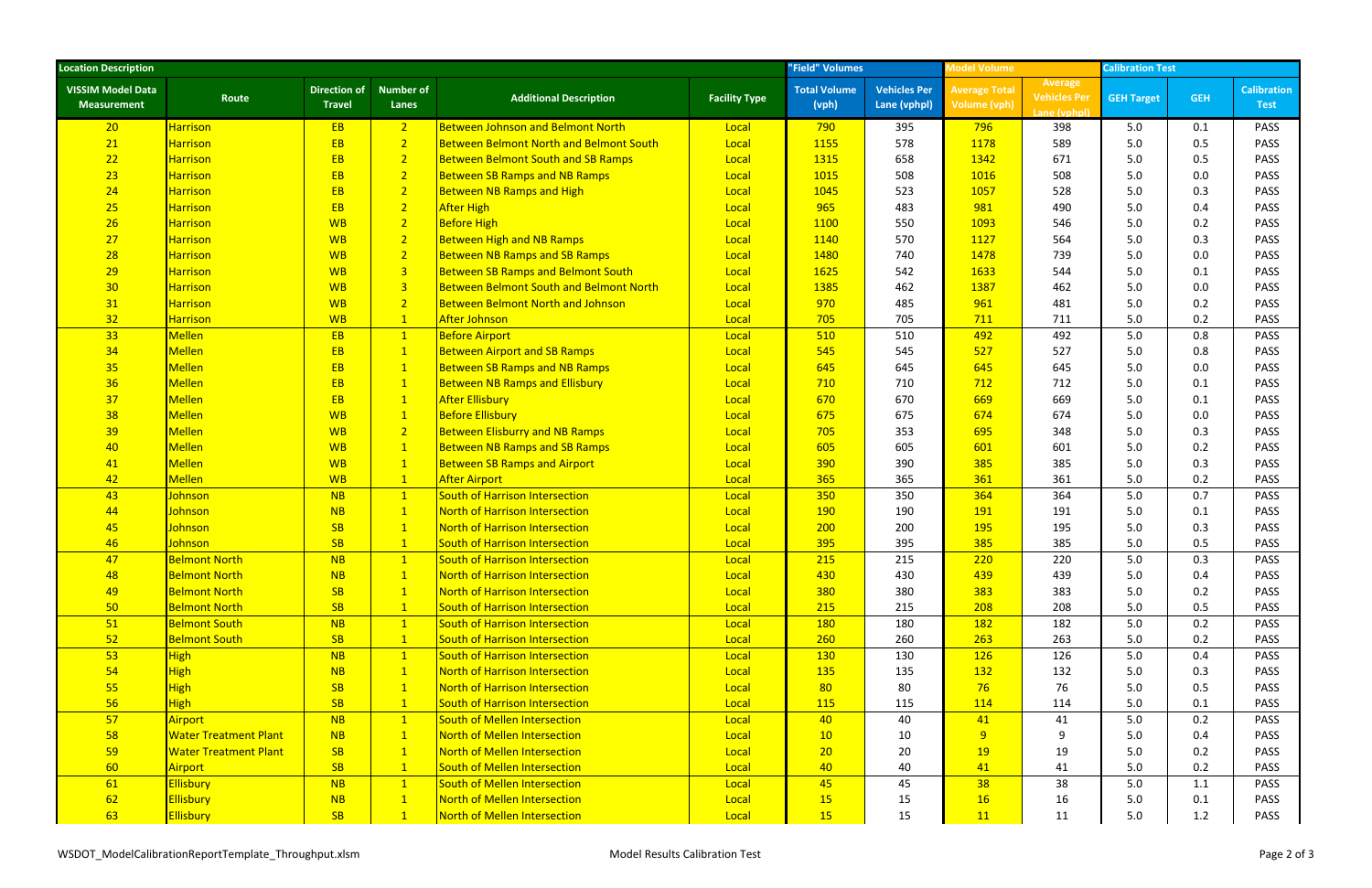| <b>Location Description</b>                    |                   |                                  |       |                               | "Field" Volumes      |                       | <b>Nel Volume</b>                   |  | <b>libration Test</b>    |                   |            |                                |
|------------------------------------------------|-------------------|----------------------------------|-------|-------------------------------|----------------------|-----------------------|-------------------------------------|--|--------------------------|-------------------|------------|--------------------------------|
| <b>VISSIM Model Data</b><br><b>Measurement</b> | Route             | Direction of Number of<br>Travel | Lanes | <b>Additional Description</b> | <b>Facility Type</b> | Total Volume<br>(vph) | <b>Vehicles Per</b><br>Lane (vphpl) |  | Average<br>Sale Vehicles | <b>GEH Target</b> | <b>GEH</b> | <b>SCali</b><br>ration<br>Test |
|                                                | <u>illisbury:</u> |                                  |       | South of Mellen Intersection  | Loca                 | ∼                     |                                     |  | 56                       | J.U               | 0.1        | <b>PASS</b>                    |

| <b>Sum of All Segment Flows Calibration Test</b> |        |  |  |  |  |  |  |  |
|--------------------------------------------------|--------|--|--|--|--|--|--|--|
| <b>Total "Field" Volumes</b>                     | 51,565 |  |  |  |  |  |  |  |
| <b>Total Model Volumes</b>                       | 51,879 |  |  |  |  |  |  |  |
| Percent Difference                               | በ 6%   |  |  |  |  |  |  |  |